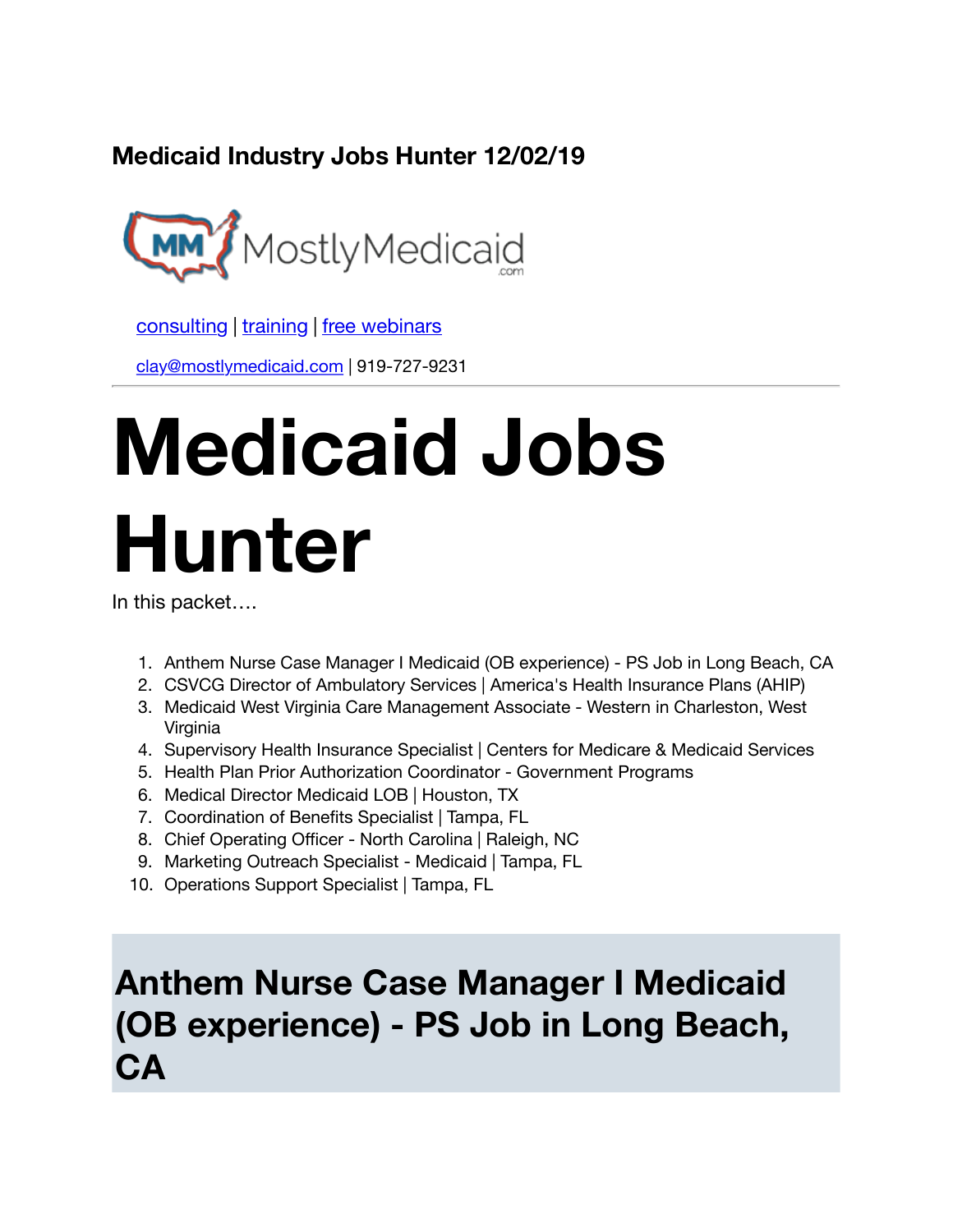# Nurse Case Manager I Medicaid (OB experience) - PS

Nurse Case Manager I Medicaid (OB experience) - PS28756

- \*Location:\*\* \*\*United States\*\*
- \*Requisition #:\*\* PS28756
- \*Post Date:\*\* Oct 31, 2019

Your Talent. Our Vision. \*\*At Anthem, Inc.,\*\* its a powerful

combination, and the foundation

upon which were creating greater care for our members, greater value for our

customers, and greater health for our communities. Join us and

together we

will \*\*drive the future of health care\*\*.

This is an exceptional

opportunity to do innovative work that means more to you and those we serve at

one of America's leading health benefits companies and a Fortune Top 50

Company.

The \*\*Nurse CaseManager I\*\* is responsible for performing care management within the

scope of licensure for Tennessee Medicaid OB members with complex and

chronic care needs by assessing, developing, implementing, coordinating,

monitoring, and evaluating care plans designed to optimize member health care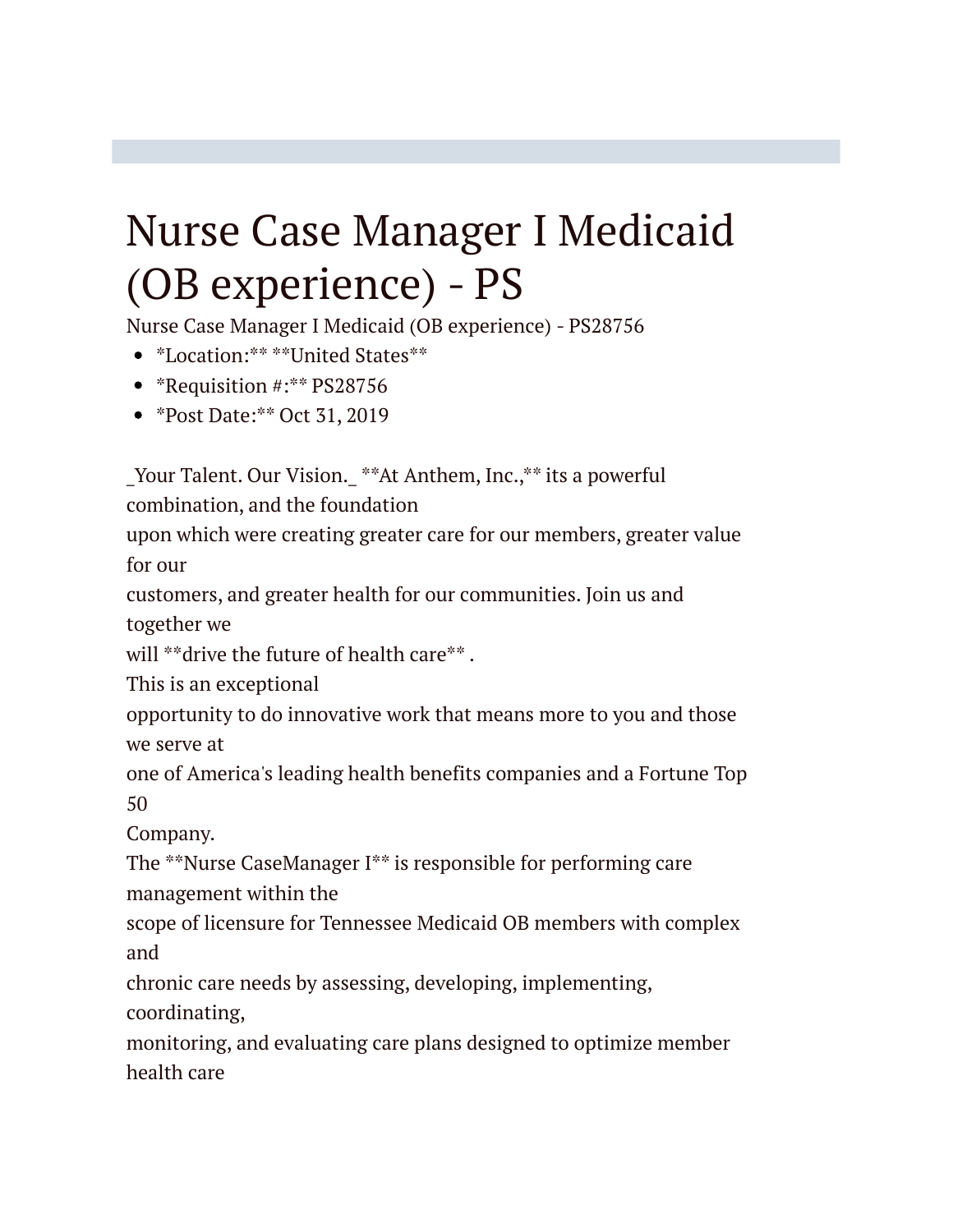across the care continuum. Performs duties telephonically and on-site such as

at hospitals for discharge planning. Primary duties may include, but are not

### **limited to:**

+ Ensures member access to servicesappropriate to their health needs.

+ Conducts assessments toidentify individual needs and a specific care management plan to addressobjectives and goals as identified during assessment.

+ Conducts face-to-face visits with members (field based)

+ Coordinates internal andexternal resources to meet identified needs.

+ Monitors and evaluateseffectiveness of the care management plan and modifies as necessary.

+ Interfaces with MedicalDirectors and Physician Advisors on the development of care managementtreatment plans.

+ Performs High Risk OB assessments to determine level of care needed. **Requires:**

+ BA/BS in a health related field;3 years of clinical experience; or any combination of education andexperience, which would provide an equivalent background.

+ Current, unrestricted RNlicense in the state of Tennessee required.

+ Certification as a Case Manageris preferred.

+ 50 - 75% travel required for face-to-face visits with members.

+ Experience in OB required.

Please note: this position must be located within 2 hours of driving distance to Knoxville, TN

• \* Anthem, Inc. is rankedas one of Americas Most Admired Companies among health insurers by Fortunemagazine and is a 2017 DiversityInc magazine Top 50 Company for Diversity. Tolearn more about our company and apply, please visit us atantheminc.com/careers. EOE. M/F/Disability/Veteran. \*\*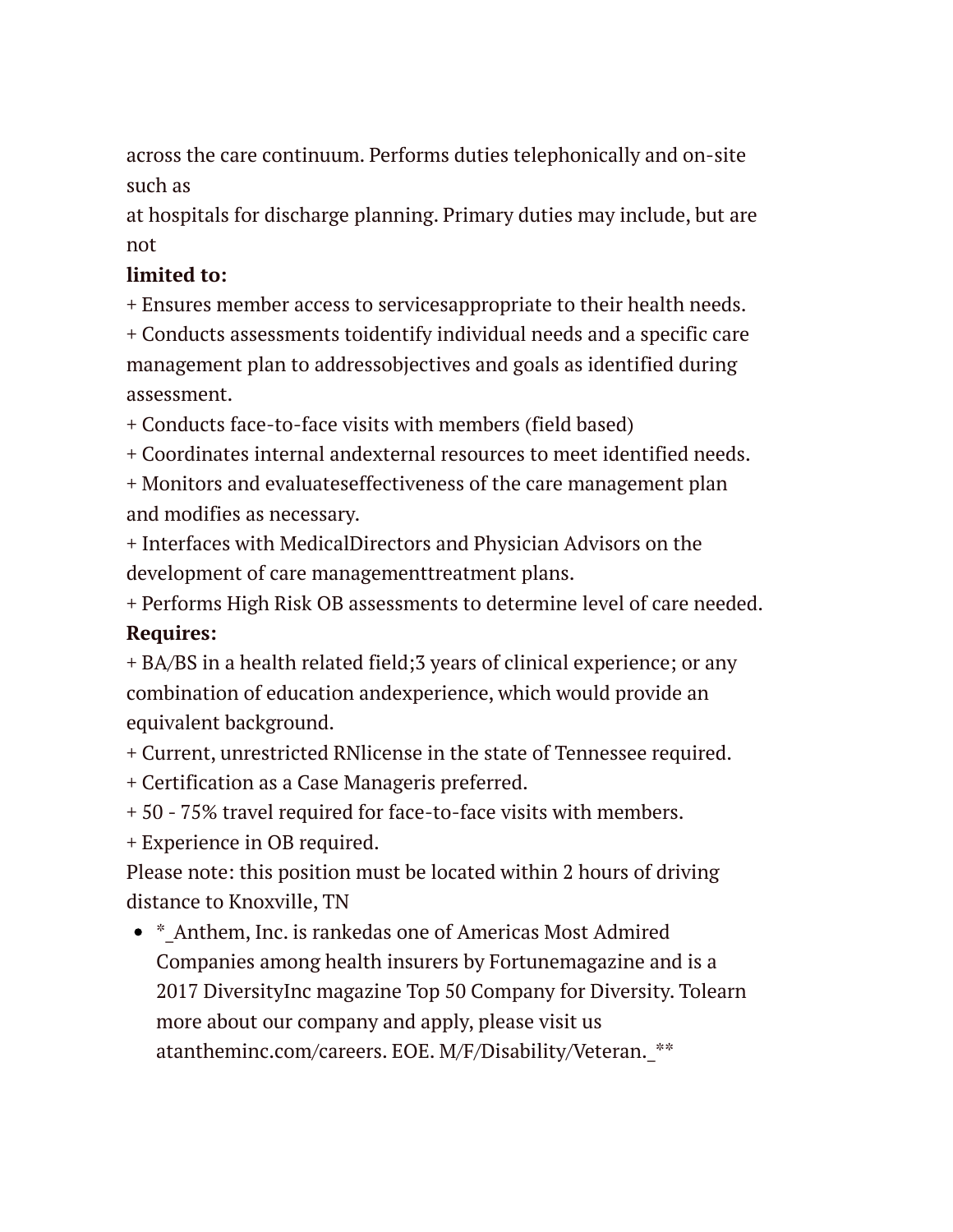### **CSVCG Director of Ambulatory Services | America's Health Insurance Plans (AHIP)**

**Source URL:** https://www.linkedin.com/jobs/view/csvcg-director-of-ambulatory-services-atamerica-s-health-insurance-plans-ahip-1632492240/? [utm\\_campaign=google\\_jobs\\_apply&utm\\_source=google\\_jobs\\_apply&utm\\_medium=organic](https://www.linkedin.com/jobs/view/csvcg-director-of-ambulatory-services-at-america-s-health-insurance-plans-ahip-1632492240/?utm_campaign=google_jobs_apply&utm_source=google_jobs_apply&utm_medium=organic)

# CSVCG Director of Ambulatory Services

## [America's Health Insurance Plans](https://www.linkedin.com/company/america) (AHIP) Santa Fe, NM, US

The Director of Ambulatory Services is responsible for the overall operations, performance and success of the assigned practices / clinics. Working with the Physician Leads for CSVCG assigned practices as part of the leadership dyad oversees and manages the business and clinical operations. Works closely with Administrative leadership to develop, implement, and maintain programs that enhance quality of care and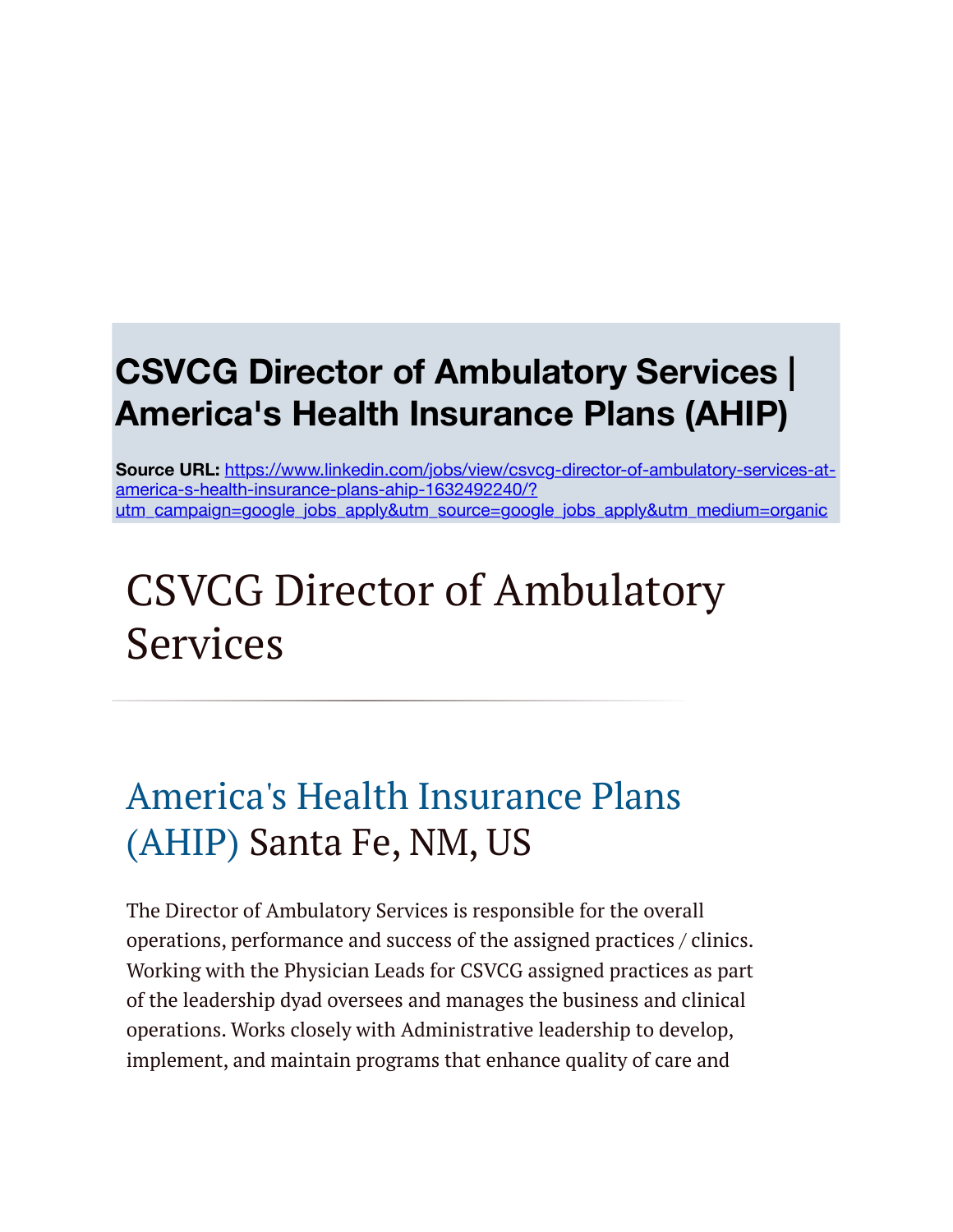achieve a high level of patient and clinician satisfaction as well as meeting budgeted financial performance. The position will also support and implement delegated responsibilities as assigned by the CSVCG Chief Operating Officer. Requirements MINIMUM QUALIFICATIONS: EDUCATION: Bachelors degree in health services, business administration or related field required. Masters highly preferred. Three or more years of healthcare/clinic management or related field can substitute degree. CERTIFICATION/LICENSES: Certified Medical Office Manager (CMOM) preferred. (if not presently certified will be required to become certified in first 12 months) SKILLS: Able to proceed on own initiative using independent judgement and discretion. Possess excellent verbal and written communication skills, leadership and organizational skills, and interpersonal and time management skills. Possess knowledge of budgets and budget process including mathematical and accounting skills, able to make sound financial decisions, and able to use a calculator. Knowledgeable of CPT/ICD-10 coding procedures and be familiar with Medicaid, Medicare, and commercial insurance billing procedures. Is familiar with the policies and procedures of the CHRISTUS St. Vincent Regional Medical Center and CHRISTUS St. Vincent Medical Group. In order to prepare publications, reports, and business correspondence, must possess working knowledge of common computer technology, including word processing, spreadsheet, database, and graphics software. Knowledgeable of office management and administrative procedures. Ability to develop and maintain strong working relationships with physicians, advanced practice clinicians, and leadership. Must be familiar with a variety of the concepts, practices, and procedures within the service line. Relies on experience and judgement to plan and accomplish goals, lead and direct the work of others, and perform a wide variety of tasks. A wide degree of creativity, latitude and autonomy is expected. EXPERIENCE: Five or more years of management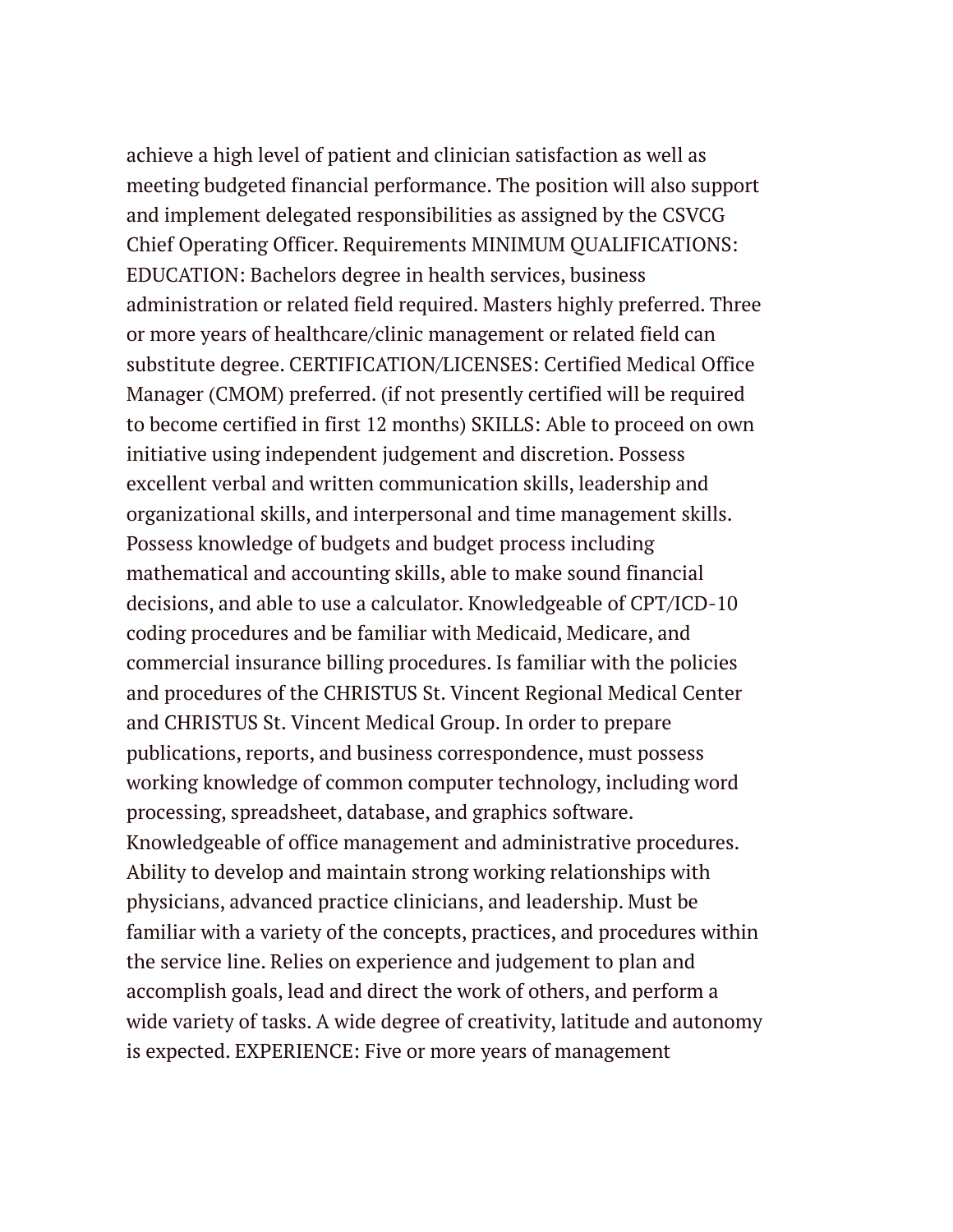experience in clinics, hospitals, or related area. Additional appropriate education (e.g., MBA, MHA, MS) may substitute for three years of management experience.

# Seniority Level

Director

# Industry

- Non-profit Organization Management
- Insurance
- Hospital & Health Care

# Employment Type

Full-time

# Job Functions

- Management
- Manufacturing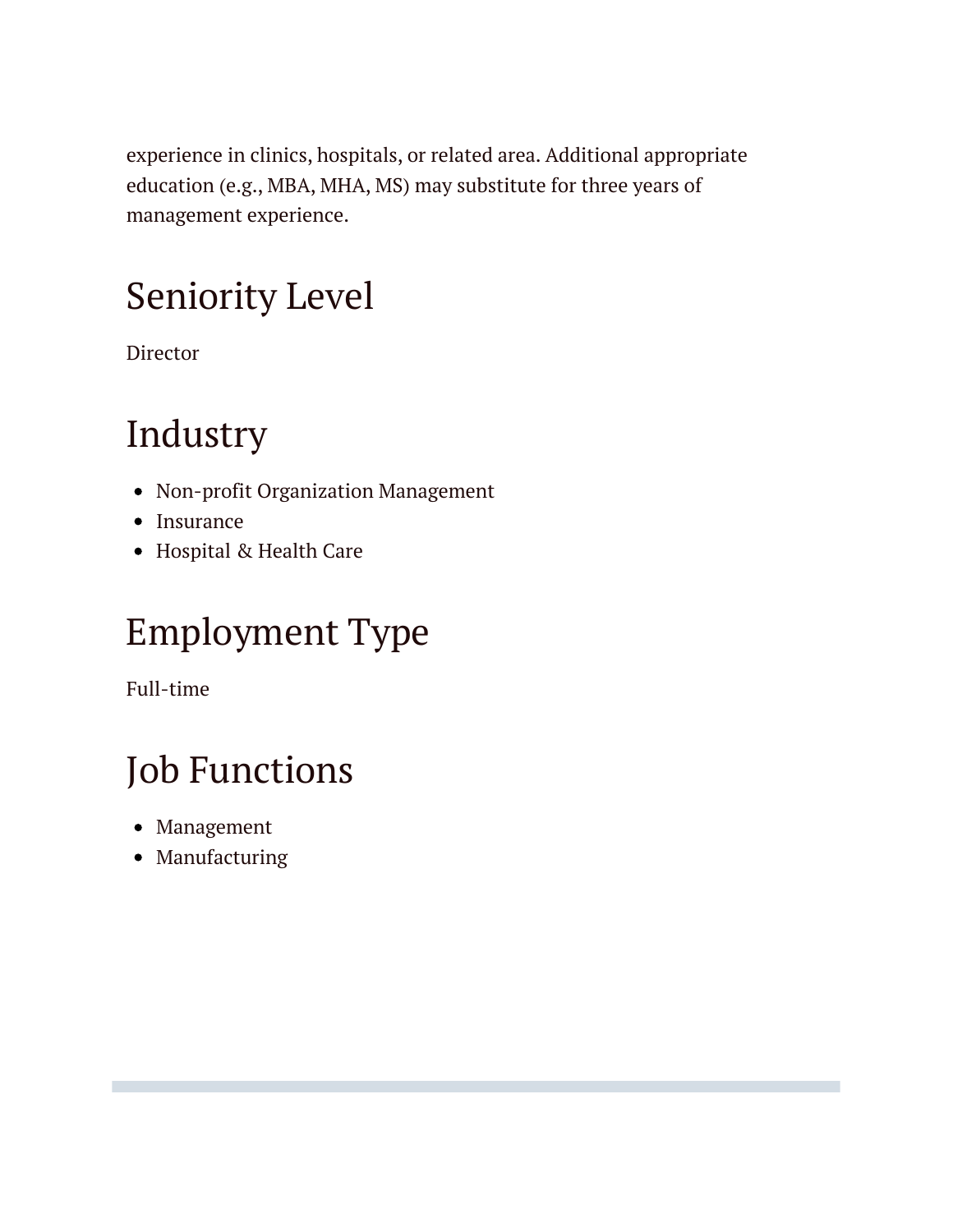### **Medicaid West Virginia Care Management Associate - Western in Charleston, West Virginia**

**Source URL:** https://jobs.dailynurse.com/job/medicaid-west-virginia-care-managementassociate-western-region/52000896/? [utm\\_campaign=google\\_jobs\\_apply&utm\\_source=google\\_jobs\\_apply&utm\\_medium=organic](https://jobs.dailynurse.com/job/medicaid-west-virginia-care-management-associate-western-region/52000896/?utm_campaign=google_jobs_apply&utm_source=google_jobs_apply&utm_medium=organic)

# Medicaid West Virginia Care Management Associate - Western Region

### **Description:**

Support comprehensive coordination of medical services including Care Team intake, screening and supporting the implementation of care plans to promote effective utilization of healthcare services. Promotes/supports quality effectiveness of Healthcare Services. Supports a telephone queue for member welcome calls, as assigned.

#### **Fundamental Components:**

- Responsible for initial review and triage of Care Team tasks.
- Identifies principle reason for admission, facility, and member product to correctly apply intervention assessment tools.
- Screens patients using targeted intervention business rules and processes to identify needed medical services, make appropriate referrals to medical services staff and coordinate the required services in accordance with the benefit plan.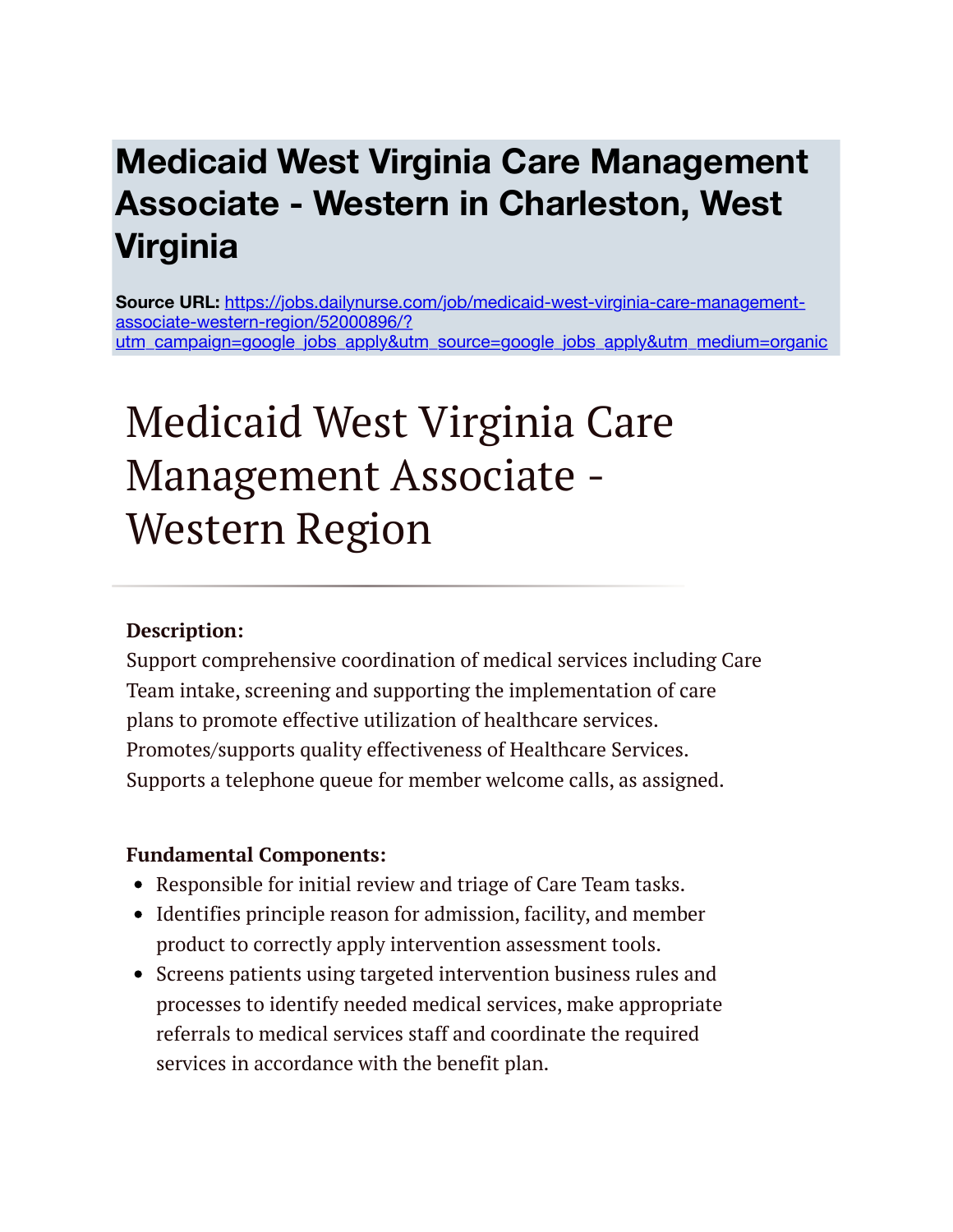- Monitors non-targeted cases for entry of appropriate discharge date and disposition.
- Identifies and refers outlier cases (e.g., Length of Stay) to clinical staff.
- Identifies triggers for referral into Aetna's Case Management, Disease Management, Mixed Services, and other Specialty Programs.
- Utilizes Aetna systems to build, research and enter member information, as needed.
- Support the Development and Implementation of Care Plans.
- Coordinates and arranges for health care service delivery under the direction of nurse or medical director in the most appropriate setting at the most appropriate expense by identifying opportunities for the patient to utilize participating providers and services.
- Promotes communication, both internally and externally to enhance effectiveness of medical management services (e.g. health care providers, and health care team members respectively).
- Performs non-medical research pertinent to the establishment, maintenance and closure of open cases.
- Provides support services to team members by answering telephone calls, taking messages, researching information and assisting in solving problems.
- Adheres to Compliance with Project Management Policies and Regulatory Standards.
- Maintains accurate and complete documentation of required information that meets risk management, regulatory, and accreditation requirements.
- Protects the confidentiality of member information and adheres to company policies regarding confidentiality.
- May assist in the research and resolution of claims payment issues.
- Supports the administration of the hospital care, case management and quality management processes in compliance with various laws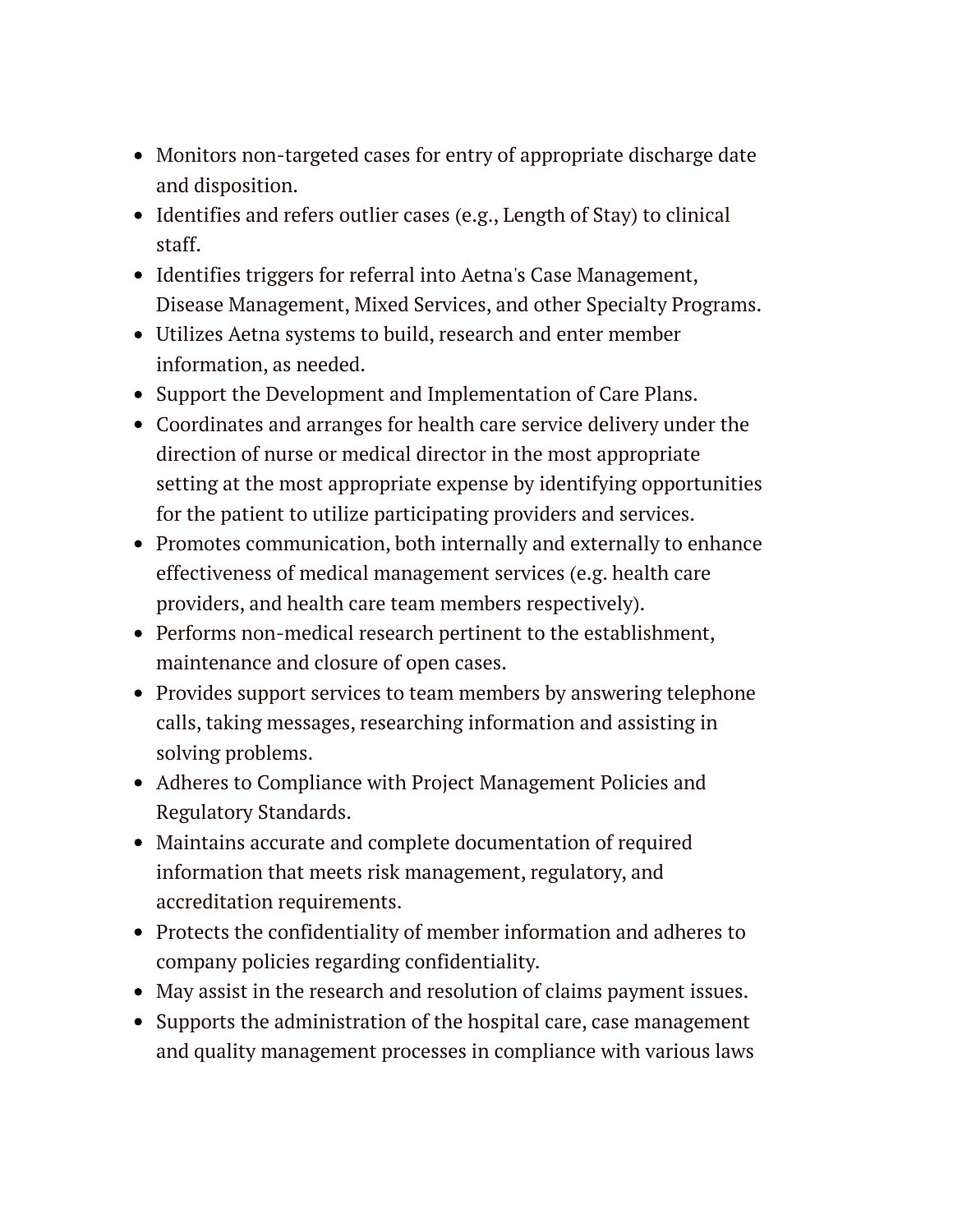and regulations, URAQ and/or NCQA standards, Case Management Society of America (CMSA) standards where applicable, while adhering to company policy and procedures.

• Supports a telephone queue for member welcome calls, as assigned.

### **Background Experience:**

- 2-4 years' experience as a medical assistant, office assistant.
- Familiarity with medical terminology. Managed care experience is preferred.
- Familiarity with Medicaid is desired.
- The highest level of education desired for candidates in this position is a High School diploma, G.E.D. or equivalent experience.

### **Additional Job Information:**

\* Exceptional customer service skills to coordinate service delivery including attention to customers, sensitivity to issues, proactive identification and resolution of issues to promote positive outcomes for members.

\* Proficiency with personal computer is required. Demonstrated ability to navigate through internal/external computer applications/systems and use of keyboard and mouse. Proficient with MS Office suite applications, i.e., Word, Excel, Outlook, and SharePoint.

\* Ability to effectively participate in a multi-disciplinary team including internal and external participants.\* Familiarity with basic medical terminology and concepts used in care management.\* Effective communication, telephonic and organization skills. Are you ready to join a company that is changing the face of health care across the nation? Aetna Better Health of West Virginia is looking for people like you who value excellence, integrity, caring and innovation. As an employee, you'll join a team dedicated to improving the lives of our members. Our vision incorporates community-based health care that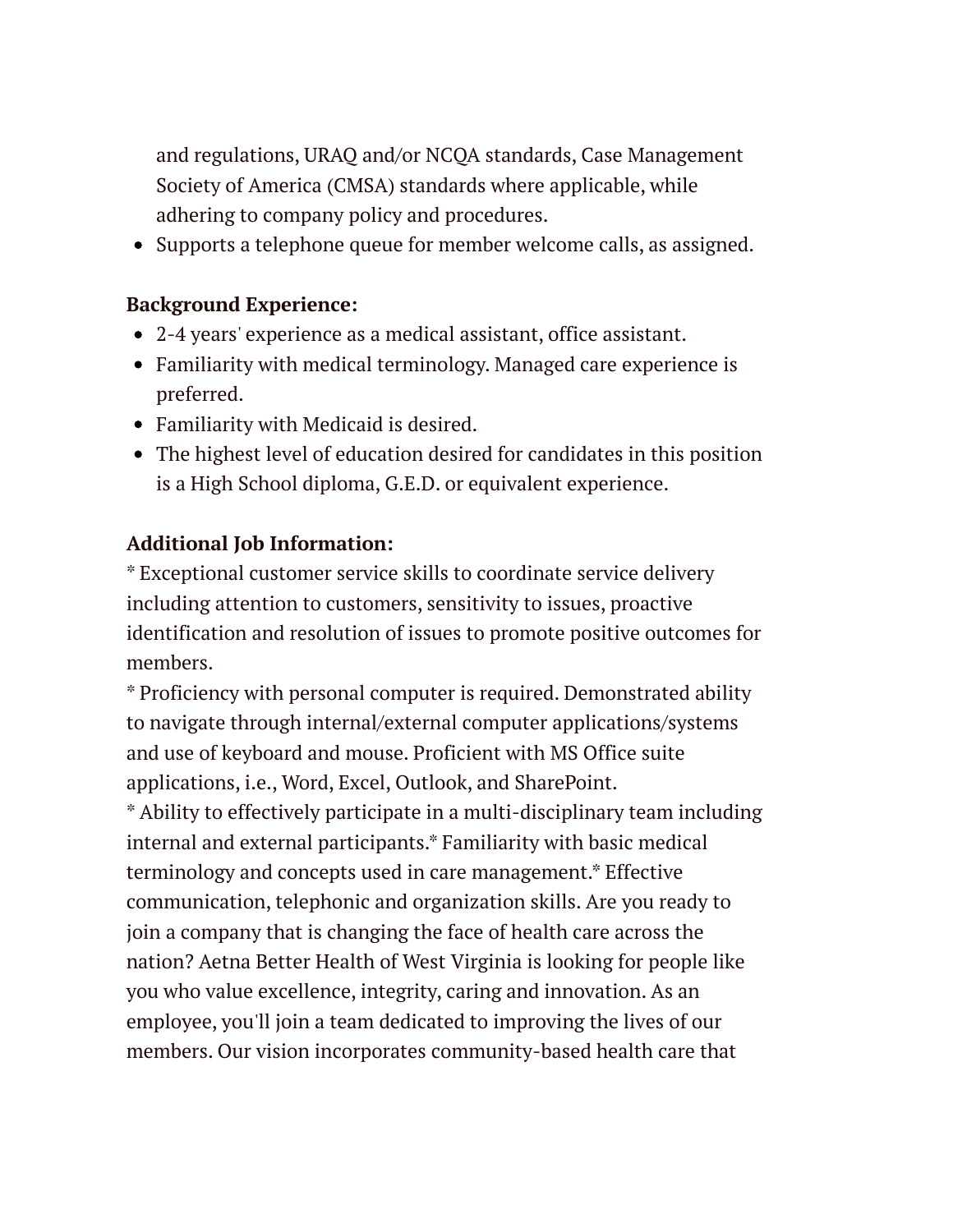works. We value diversity. Align your career goals with Aetna Better Health of West Virginia, and we will support you all the way.

### **Required Skills:**

Benefits Management - Interacting with Medical Professionals, Service - Creating a Differentiated Service Experience, Technology - Leveraging Technology

### **Desired Skills:**

General Business - Communicating for Impact, General Business - Maximizing Work Practices, Leadership - Fostering a Global Perspective

### **Functional Skills:**

Administration / Operation - Data Entry, Administration / Operation - Document production & distribution, Administration / Operation - File Maintenance, Clinical / Medical - Direct patient care (hospital, private practice), Medical Management - Medical Management - Direct patient care

### **Technology Experience:**

Desktop Tool - Microsoft Outlook, Desktop Tool - Microsoft SharePoint, Desktop Tool - Microsoft Word, Desktop Tool - TE Microsoft Excel

### **Potential Telework Position:**

No

### **Percent of Travel Required:**

 $0 - 10%$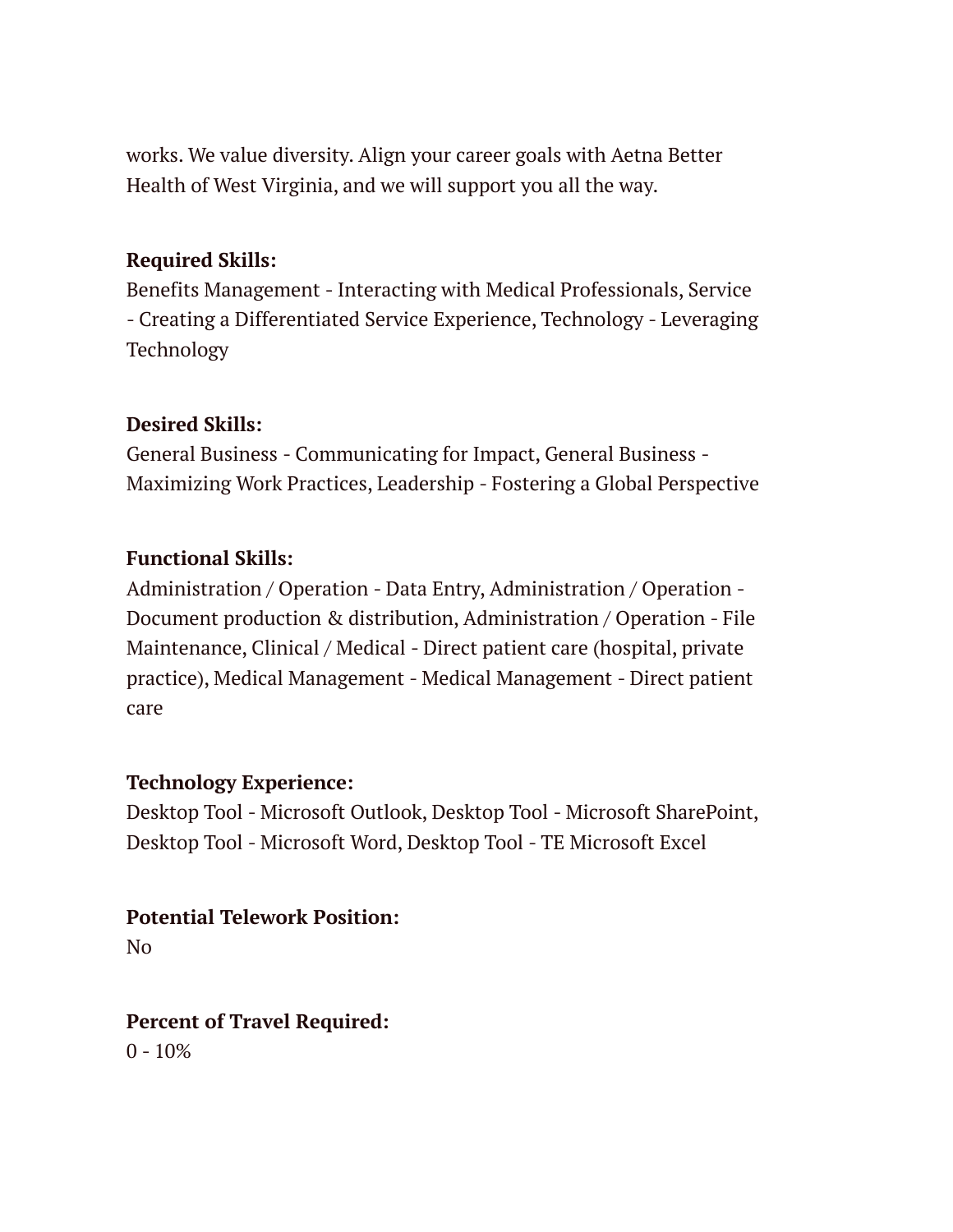#### **EEO Statement:**

Aetna is an Equal Opportunity, Affirmative Action Employer

### **Benefit Eligibility:**

Benefit eligibility may vary by position. Click [here](http://www.aetna.com/about-aetna-insurance/document-library/careers/benefits-rates.pdf) to review the benefits associated with this position.

### **Candidate Privacy Information:**

Aetna takes our candidate's data privacy seriously. At no time will any Aetna recruiter or employee request any financial or personal information (Social Security Number, Credit card information for direct deposit, etc.) from you via e-mail. Any requests for information will be discussed prior and will be conducted through a secure website provided by the recruiter. Should you be asked for such information, please notify us immediately.

### **Supervisory Health Insurance Specialist | Centers for Medicare & Medicaid Services**

**Source URL:** https://www.linkedin.com/jobs/view/supervisory-health-insurance-specialistat-centers-for-medicare-medicaid-services-1598161602/? [utm\\_campaign=google\\_jobs\\_apply&utm\\_source=google\\_jobs\\_apply&utm\\_medium=organic](https://www.linkedin.com/jobs/view/supervisory-health-insurance-specialist-at-centers-for-medicare-medicaid-services-1598161602/?utm_campaign=google_jobs_apply&utm_source=google_jobs_apply&utm_medium=organic)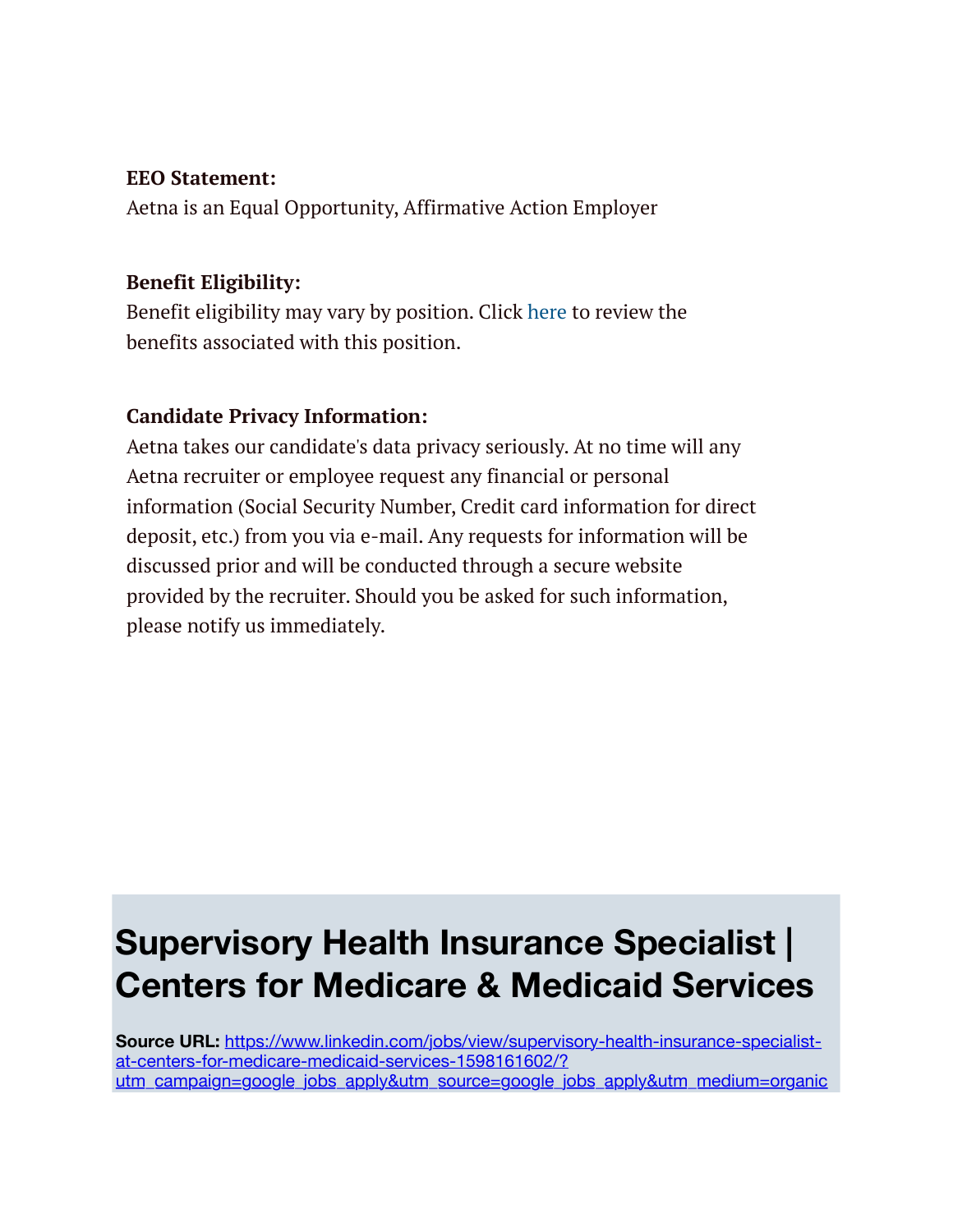# Supervisory Health Insurance Specialist

# [Centers for Medicare & Medicaid](https://www.linkedin.com/company/centers-for-medicare-&-medicaid-services/life/) Services **|** Baltimore County, Maryland, United States

In this role, you will serve as the **Director of Division of Managed Care Plans** (DMCP)., and you will be responsible for planning and coordinating the functions related to developing, interpreting, implementing, evaluating, and reviewing Medicaid managed care programs and policies, as well as overseeing the staff.

Responsibilities:

- Leading staff and serving as a role model for leadership, including coaching, mentoring, providing ongoing feedback, providing formal and informal learning opportunities; , as well as addressing staffing issues/problems when they arise.
- Helping to lead the development, monitoring, enforcement, and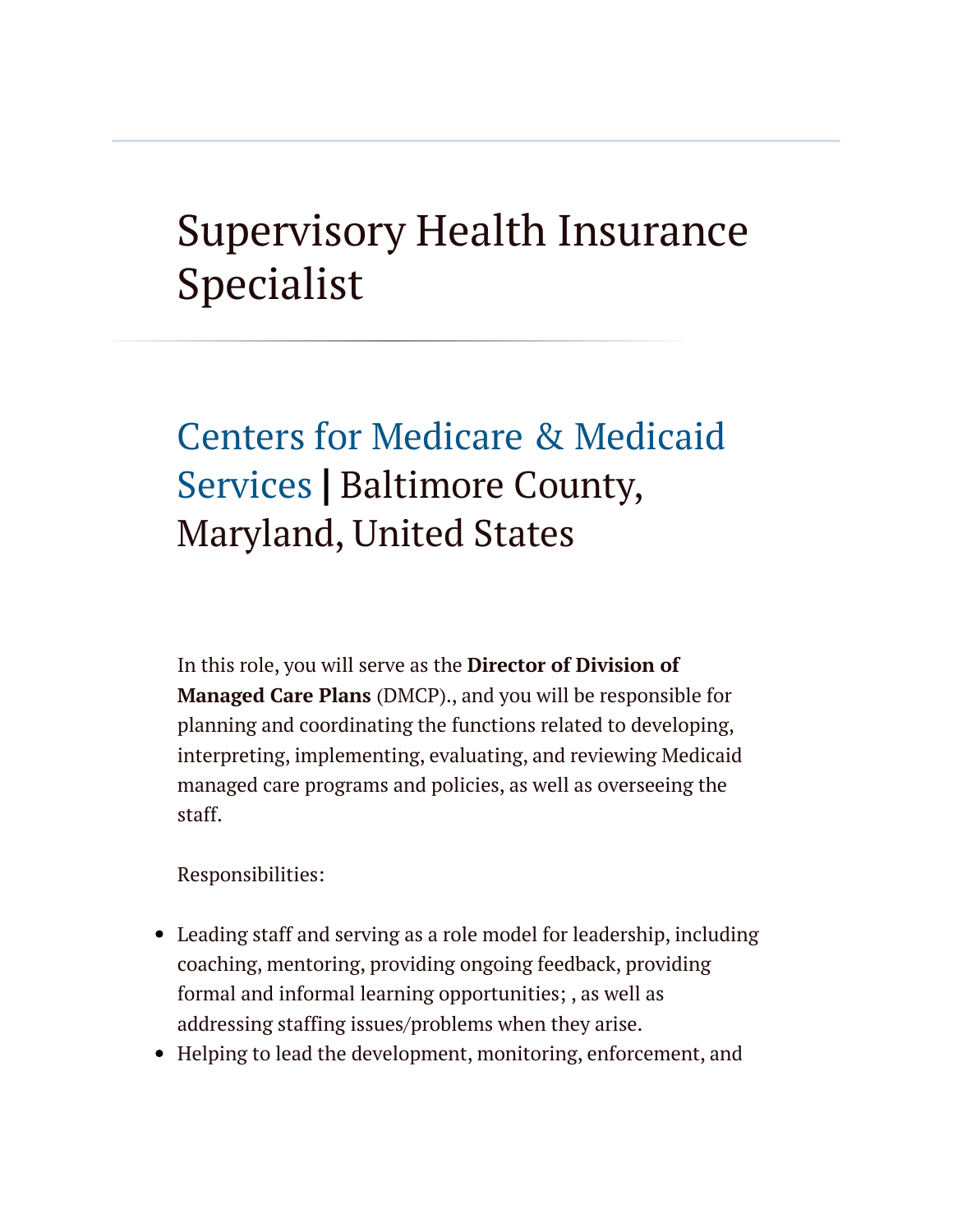the evaluation regulations, policies, procedures, State Plan Amendments and other guidelines for States in the design and implementation of their Medicaid Managed Care programs.

- Leading and directing projects to analyze key Medicaid policy issues to support legislative, regulatory, policy, and/or operational initiatives.
- Participating and negotiating with high-ranking State and Federal officials on issues related to division work; Initiating and developing ongoing productive working relationships with relevant entities.
- Facilitating, managing and building relationships with all internal and external Stakeholder groups including States, drug manufacturers, pharmacists, other federal agencies and senior policy makers, developing regulations.

For more information regarding this exciting opportunity, click the "apply" button. Please be sure to submit your complete application package **no later than 11:59 pm on 12/17!!**

### **Health Plan Prior Authorization Coordinator - Government Programs**

**Source URL:** https://www.linkedin.com/jobs/view/health-plan-prior-authorizationcoordinator-government-programs-at-vprecruiter-1631974361/? [utm\\_campaign=google\\_jobs\\_apply&utm\\_source=google\\_jobs\\_apply&utm\\_medium=organic](https://www.linkedin.com/jobs/view/health-plan-prior-authorization-coordinator-government-programs-at-vprecruiter-1631974361/?utm_campaign=google_jobs_apply&utm_source=google_jobs_apply&utm_medium=organic)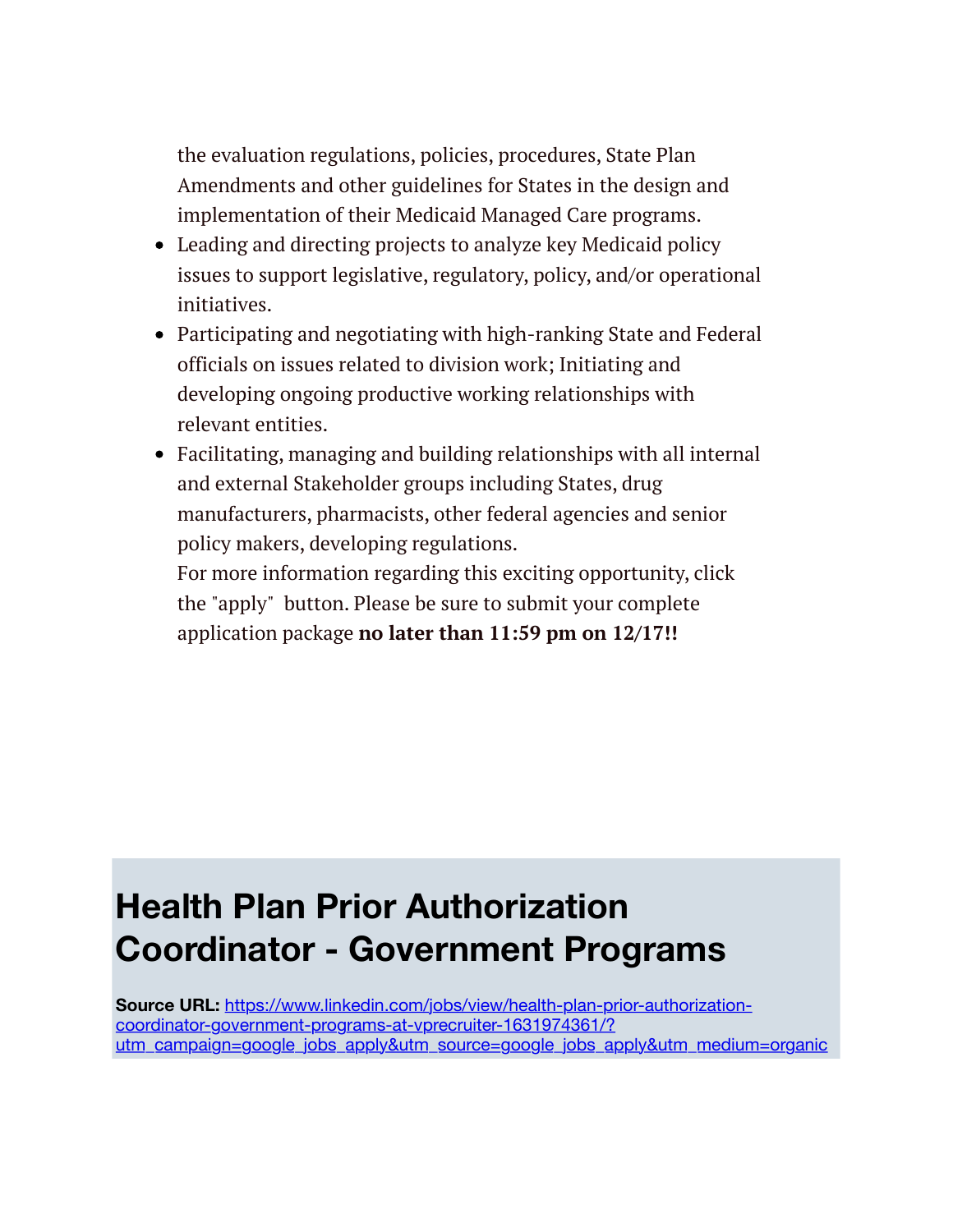# Health Plan Prior Authorization Coordinator

#### **Job Details**

Let's do great things, together

Founded in Oregon in 1955, Moda is proud to be a company of real people committed to quality. Today, like then, we're focused on building a better future for healthcare. That starts by offering outstanding coverage to our members, compassionate support to our community and comprehensive benefits to our employees. It keeps going by connecting with neighbors to create healthy spaces and places, together.

Moda Health is seeking a Government Prior Authorization Coordinator. This position provides administrative support to the OHP Medical Management Team to include investigating and researching OHP OAR's and DMAP Guidelines regarding permitted codes and member disenrollment.

#### **Primary Functions**

- Researches Medicaid OAR's and DMAP Guidelines regarding DME and permitted codes.
- Reviews Medicaid ER claims to determine payment level and appropriate use of the ER (payment of billed charges vs assessment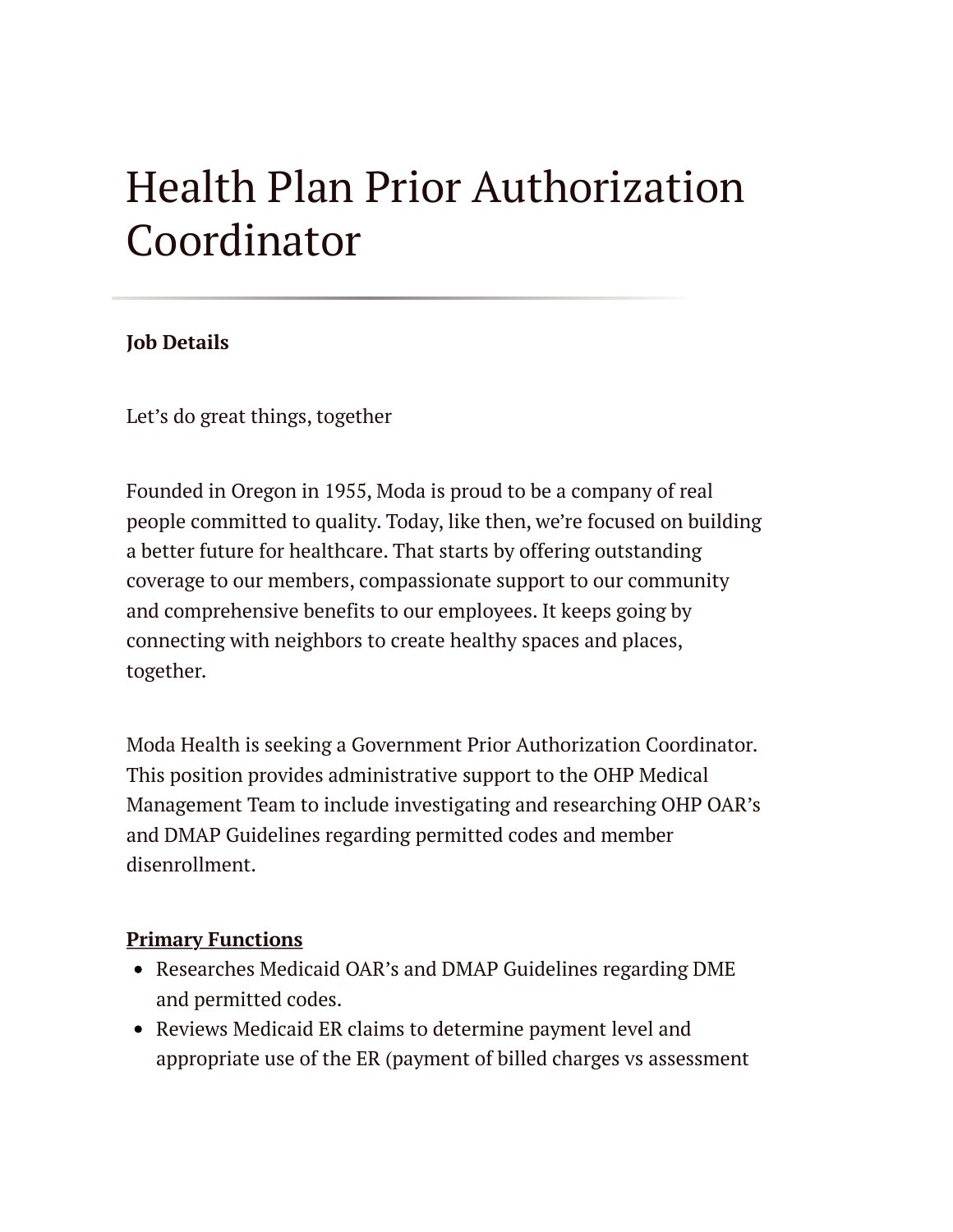fee). Perform a complete review of the ER claim and ensure communication with claims department regarding payment level.

- Reviews Medicaid and Medicare related referral and authorization requests routed to Healthcare Services to determine if Government CSS is able to complete them or if they require further review by the Government RN.
- Determines the requirement for referral or pre-authorization based on the plan type, ICD-9 code, CPT/HCPC code or place of service.
- Provides education to members and providers regarding appropriate use of ER as well as appropriate alternative levels of care.
- Reviews Medicaid cases for potential disenrollment.
- Trains Medical Review Specialists to complete Medicaid DME authorizations.
- Coordinates with providers to ensure consideration is given to unique treatment needs.
- Assists providers with coordination of capitated services and discharge planning.
- Utilizes appropriate community and social service resources as liaison to medical services.
- May be required to attend training, Regional Medicaid and Medicare meetings and case conferences involving aged, blind and disabled Medicaid members within the Moda service area.
- Works closely with patients, families and providers, usually by telephone.
- Consults the Medical Director on complex cases.
- Responsible for daily administrative functions of the Medicaid/Medicare team in Healthcare Services, ensuring deadlines are met to serve the needs of the nurses, members and providers as well as facilitates the timely processing of documentation submitted to the Medical Management department.
- Utilizes the Moda core systems for documentation of contact with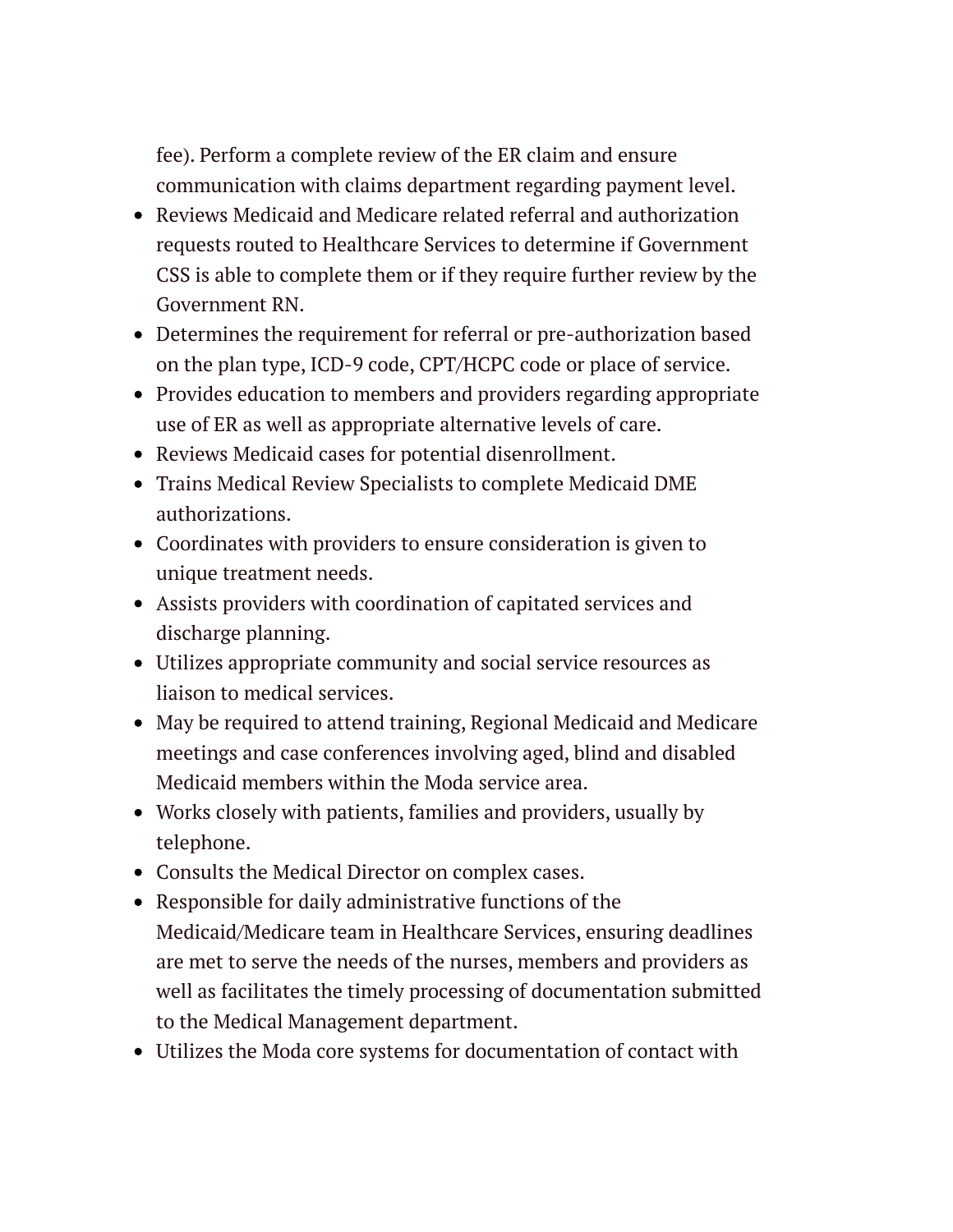providers and Medicaid/Medicare members.

- Communicates effectively with Medical Management support staff.
- Communicates with the DMAP RN Hotline for non-code pairing to determine funding.
- Reviews the daily Medicaid/Medicare BO report and processes as appropriate.
- Effectively uses the Moda core systems to accurately determine eligibility, benefit plan, physician networks associated with the member plan.
- Reviews emergent admission requests pended by Medical Intake; contact providers to obtain appropriate ICD-9 code if one is not provided at time of request.
- Provides back up to Medical Intake department to process OHP faxed requests.
- Effectively uses the Moda core systems to accurately determine eligibility, benefit plan, physician networks associated with the member plan.
- Utilizes the contracts available within Moda whenever possible.
- Documents cost savings opportunities where appropriate.
- Writes accurate, readable narrative reports.
- Develops professional relationships with other Moda departments. Coordinates with Customer Service for complete and accurate benefit determination.
- Identifies and utilizes community resources as part of the ER review function.
- Provides approvals and denials of claims in a professional, positive manner.
- Identifies problems and researches alternative solutions.
- Contributes to the department as a team player.
- Performs other duties as assigned.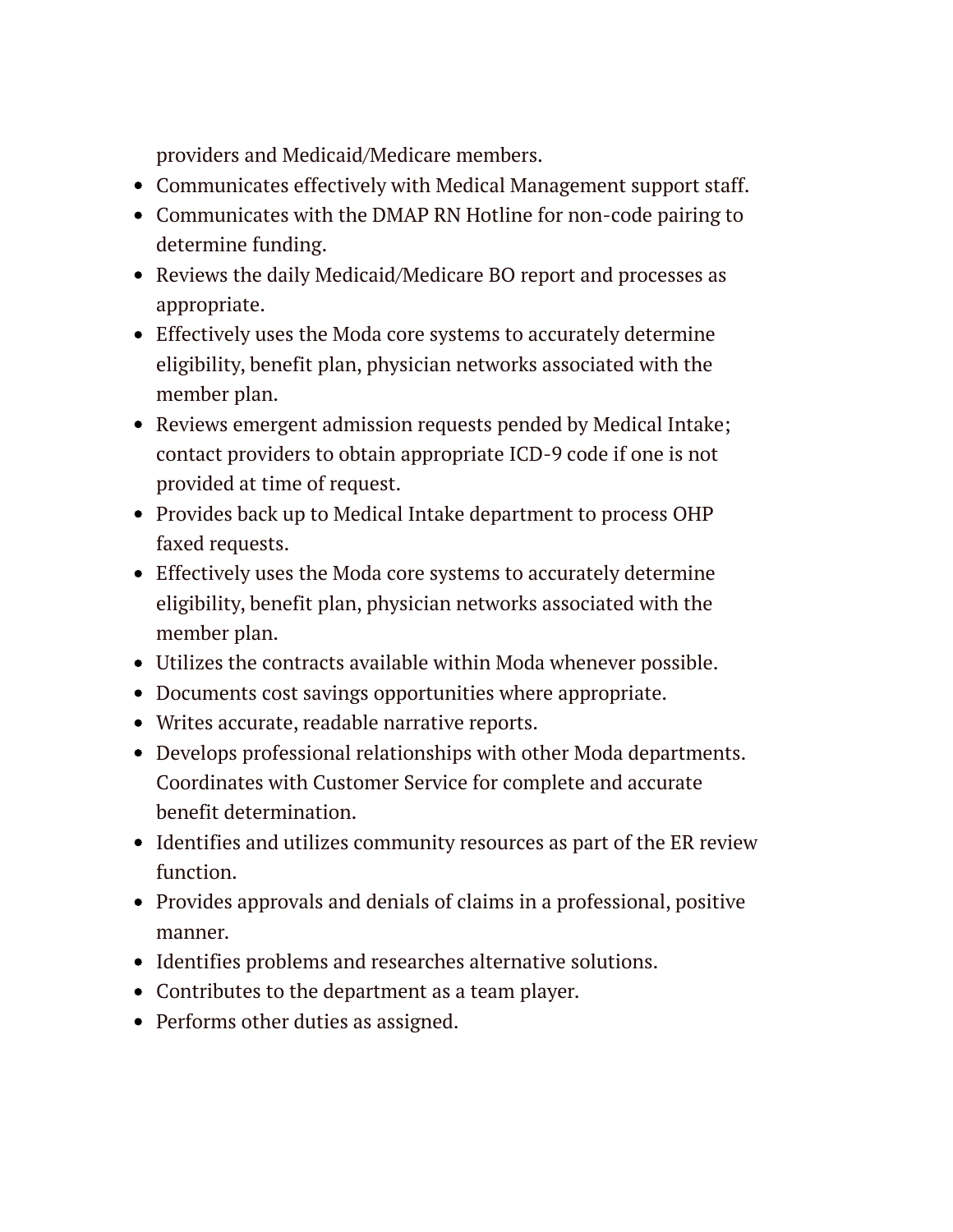Are you ready to be a betterist?

If you're ready to make a difference that matters, we want to hear from you. Because it's time to discover what's possible.

Together, we can be more. We can be better.

Moda Health seeks to allow equal employment opportunities for all qualified persons without regard to race, religion, color, age, sex, sexual orientation, national origin, marital status, disability, veteran status or any other status protected by law.

### Major Purpose

This position will provide support to the Medical Management team by assisting in the investigation and research of prior authorization requests. Completes reviews or support the clinical staff in the review processes by preparing or completing the requests as assigned.

- High school education or equivalent.
- 2 4 years of experience in a medical office and/or insurance experience needed.
- Proficient in Microsoft Office applications.
- Type a minimum of 35 wpm and 10 key proficiency of 135 spm on computer number keypad.
- Excellent written, verbal and interpersonal communication skills including demonstrated business writing and grammar skills.
- Excellent organizational and detail orientation skills.
- Must present a professional business image in all settings.
- Ability to work well under pressure, work with frequent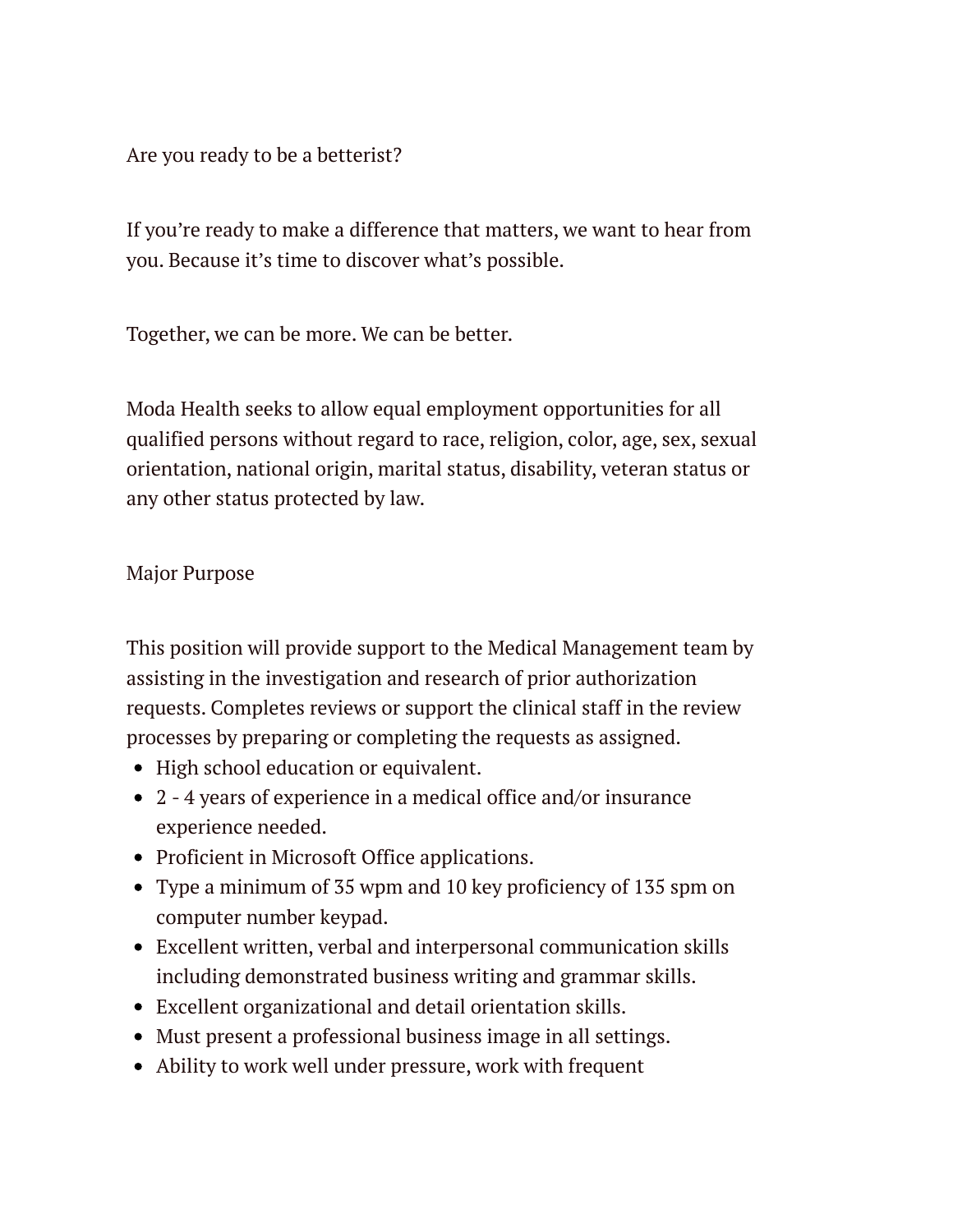interruptions and shifting priorities.

- Ability to come to work on time and on a daily basis.
- Ability to work independently, as well as part of a team, dealing with all levels of staff, members, providers, in a professional manner.
- Ability to maintain confidentiality.
- High level of understanding of medical terminology and coding, state and federal regulations for claims adjudication and provider contracting
- PC literacy
- Knowledge of Health Plan benefits.
- Ability to interpret complex benefit packages and contract language
- Strong problem solving skills and decision quality preferred
- Familiar with CMS (Medicare/Medicaid) rules and regulations.

Duties and Responsibilities

- Review and research referral and authorization requests received in Healthcare Services. Process or route per appropriate guideline.
- Determines the requirement for prior authorization based on the plan type, ICD-10 code, CPT/HCPC code or place of service.
- Provides education to members and providers regarding prior authorization process.
- Interacts with providers and provider offices to gather complete, accurate information in order to process prior authorizations and referrals and coordinates with providers to ensure consideration is given to unique treatment.
- Consults the RN, Manager or Supervisor on complex cases.
- Responsible for daily administrative functions of the clinical team in Healthcare Services, ensuring deadlines are met to support required processes of the clinical team, members and providers as well as facilitates the timely processing of documentation submitted to the Medical Management department.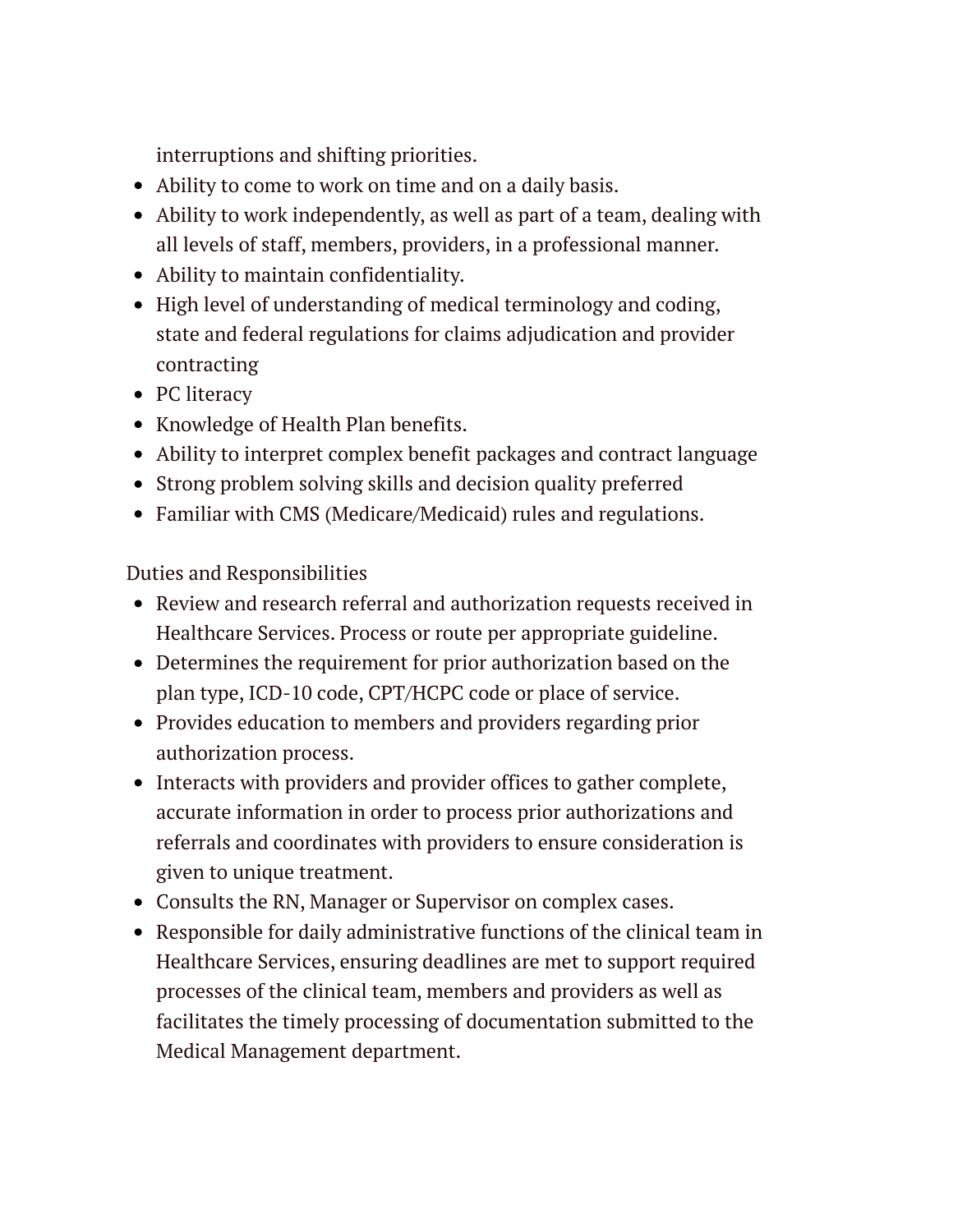- Utilizes the Moda Health core systems for documentation of contact with providers and members.
- Communicates effectively with other Medical Management support staff.
- Analyze claims and encounters according to the limits of authorization, benefit plan and provider contracts.
- Effectively uses the Moda Health core systems to accurately determine eligibility, benefit plan, and physician networks associated with the member's plan.
- Completes approvals, and denials by the medical director, of claims and prior authorization requests in a professional, positive manner.
- Send proper correspondence to providers, members and other departments to either obtain additional information necessary for the review of claims or denial of requested services.
- Analyze authorizations for correct information, such as authorization maximums, limitations and special instructions for performance groups.
- Ensure adherence of Health Insurance Portability and Accountability Act (HIPPA) and other regulatory guidelines including privacy and security.
- Responsible for the auditing of individual daily work for accuracy, consistency and compliance based on Moda Health policies and procedures, state, federal and CMS (Medicare)/Medicaid regulations.
- Identifies problems and researches alternative solutions.
- Works with other team members to maintain the workflow to meet productivity and compliance standards.
- Completes other duties and special projects as assigned by the HCS Operations Supervisor and/or the HCS Manager.
- Maintains an established productivity based on the complexity and demands of a heavy workload, complex services agreements, provider contracts and complex benefit packages.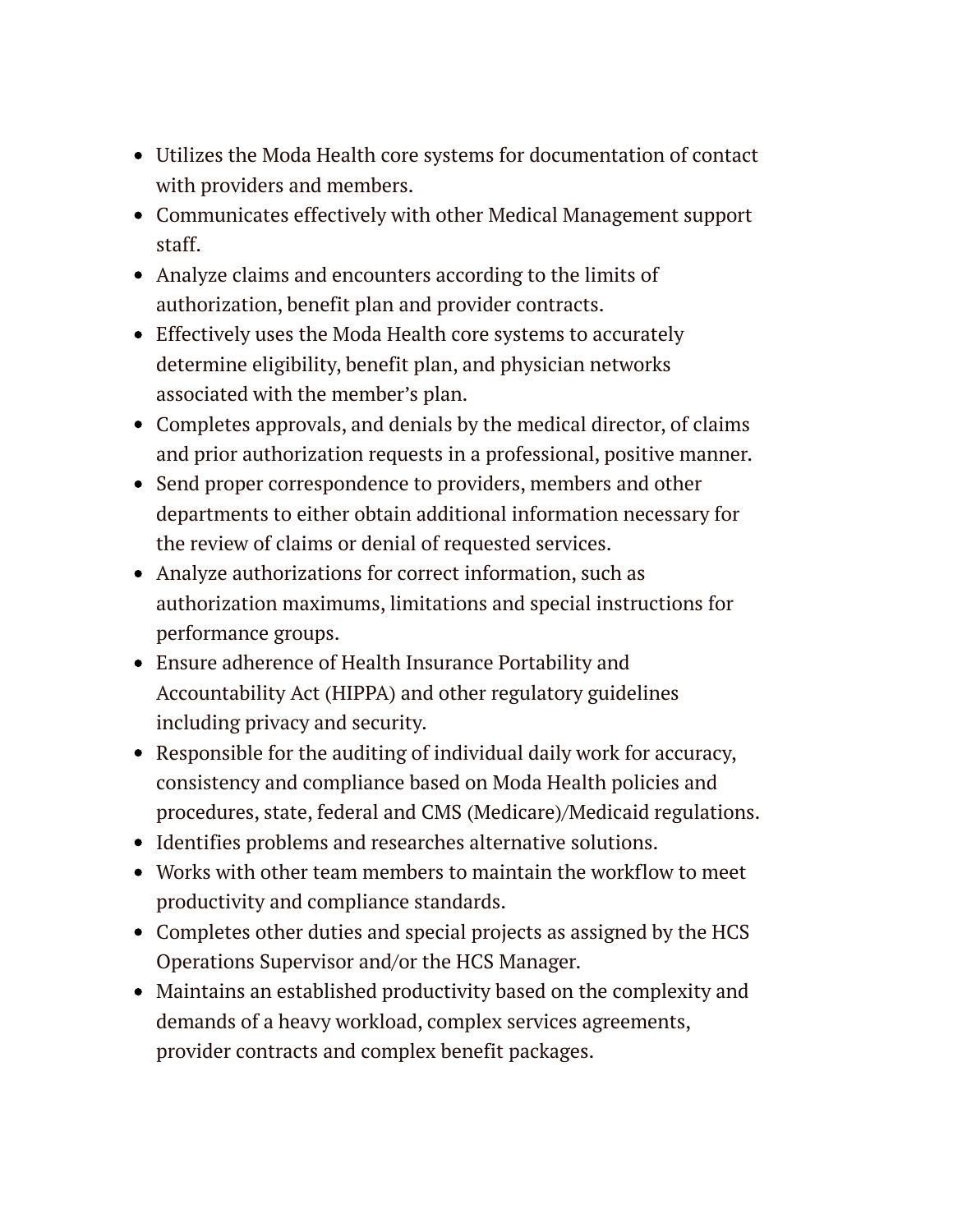- Responsible for utilizing all applicable policies, procedures and materials used in determining the proper review of claims, review and processing of prior authorization requests for services.
- Enter data into appropriate system Facets UM or CT Dynamo must be able to accurately determine member eligibility and provider participation within a network.
- Maintain accurate patient note entry when not approving a request, when awaiting additional information or when routing the referral or pre-authorization request.
- Perform other tasks as assigned

### Working conditions

The nature of the work environment, providing the applicant (or employee) with more specific information regarding the position, such as whether the work environment will be conducive to creativity or whether the workplace is noisy, hot, or dusty. Special working conditions cover a range of circumstances from regular evening and weekend work, shift work, working outdoors, working with challenging clients, and so forth. Contact with others.

### **Medical Director Medicaid LOB | Houston, TX | WellCare**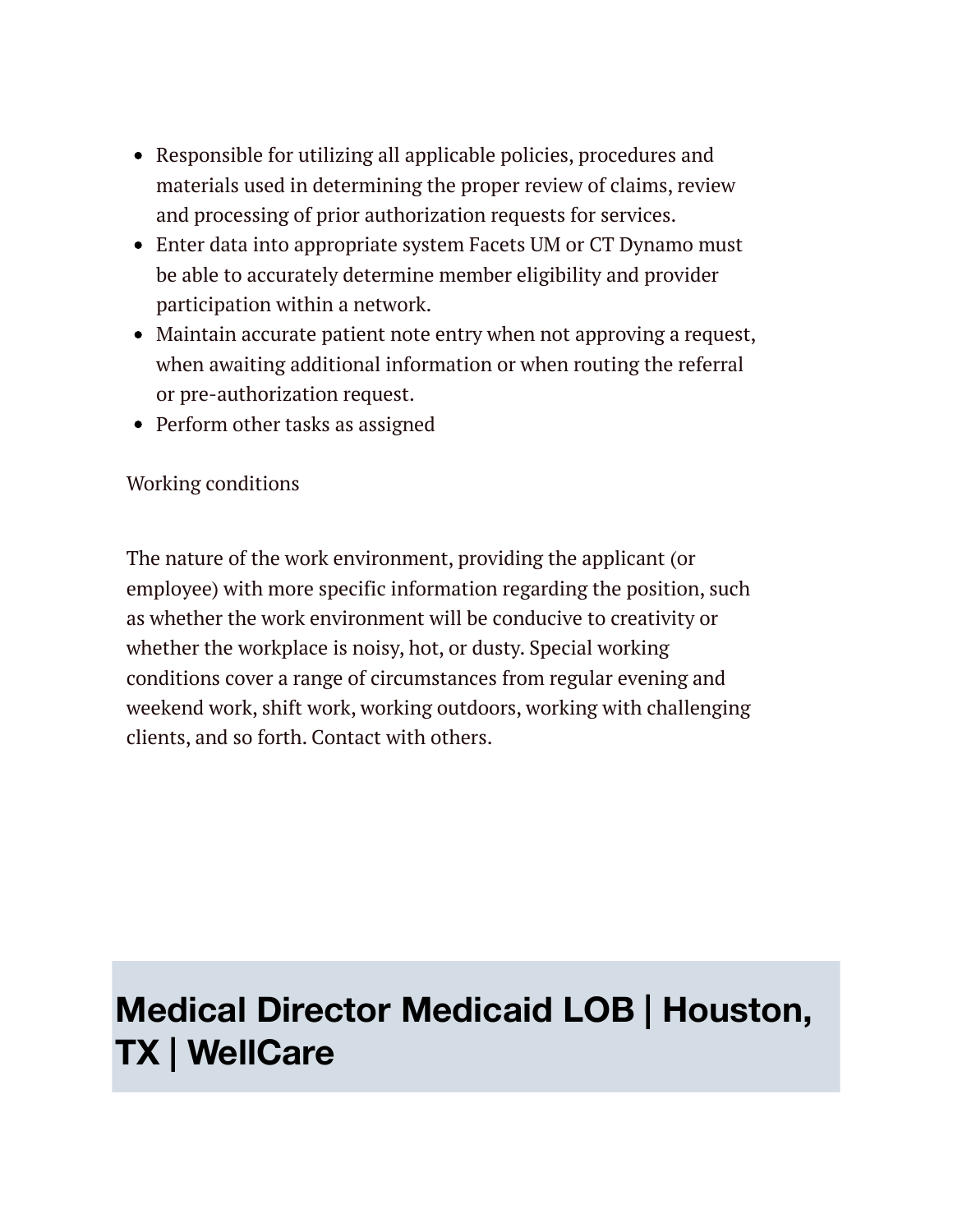Source URL: https://jobs.wellcare.com/search/jobdetails/medical-director-medicaidlob/8d73fd76-e201-431a-b93f-7203b635fb7c? [utm\\_campaign=google\\_jobs\\_apply&utm\\_source=google\\_jobs\\_apply&utm\\_medium=organic](https://jobs.wellcare.com/search/jobdetails/medical-director-medicaid-lob/8d73fd76-e201-431a-b93f-7203b635fb7c?utm_campaign=google_jobs_apply&utm_source=google_jobs_apply&utm_medium=organic)

# Medical Director Medicaid LOB

*This position is contingent upon the bid award in the state of Texas to WellCare Health Plans, Inc*

Oversees clinical direction of medical services and quality improvement functions at the health plan level. Provides medical management leadership for the health plan and, as applicable, manages all major clinical and quality program components under health plan operations. Oversees medical coordination required for effective utilization and quality management of the health plan network. Functions as medical leadership for effective care integration of WellCare pharmacy operations, utilization/case/disease Management activities, quality improvement activities, and provider relations functions.

#### **Essential Functions:**

- Collaborates with the organization's senior leadership to ensure medical compliance with all customer, regulatory, and accreditation requirements for clinical services.
- Provides current medical expertise and direction for clinical policies, procedures and programs.
- As required by business and operational priorities, establishes professional working relationships with providers and provider organizations to support the development of the highest possible provider partnerships.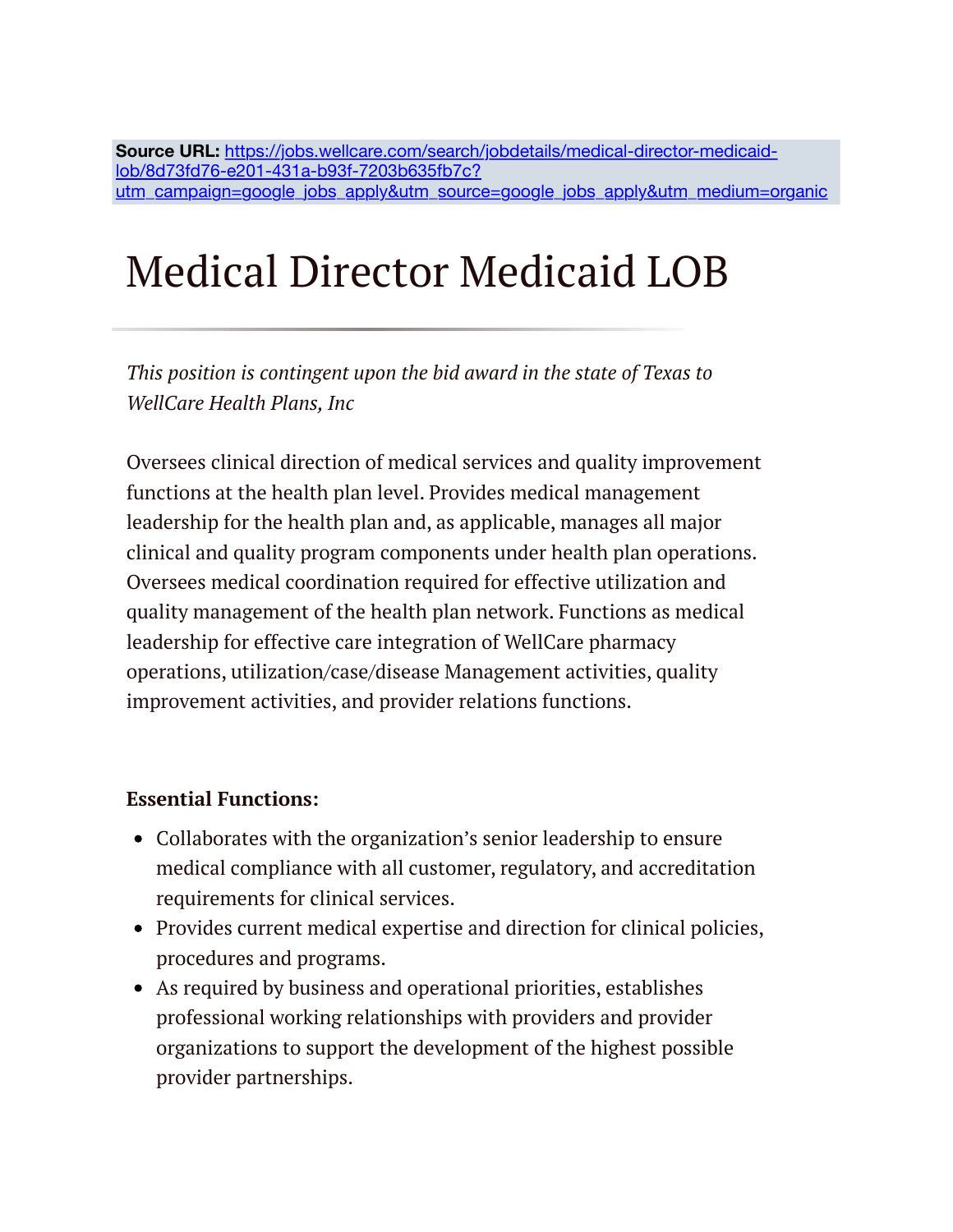- Manages day-to-day quality improvement and medical management activities.
- Establishes and is accountable for health plan utilization, OS applications and quality outcomes.
- Assures all internal and vendor medical review activities conform to company protocols, customer requirements, and professional standards.
- Ensures adherence to assigned budget accountabilities.
- Works closely with other medical directors and clinical services staff to attain and/or maintain compliance with company, customer, accreditation and regulatory requirements.
- Provides clinical expertise needed to effectively and efficiency resolve complex, controversial and/or unique administrative circumstances.
- Provides clinical guidance for sales, marketing, legal, regulatory affairs, financial, operational, and related business activities.
- As requested and needed, provides expert medical education, consultation, and supervision for the clinical staff.
- Provides medical leadership for development and attainment of the organization's goals.
- Support provider relations and risk contracting through education, provider visits and problem resolution
- Collaborates with corporate care management to establish and implement clinical programs to support and meet care management goals
- Manages the application of all clinical aspects of the Credentialing Program, Credentialing Committee and Peer Review activities at the state level.
- Shares responsibility for quality improvement and accreditation initiatives in the assigned market(s)
- Develops value propositions for clinical programs through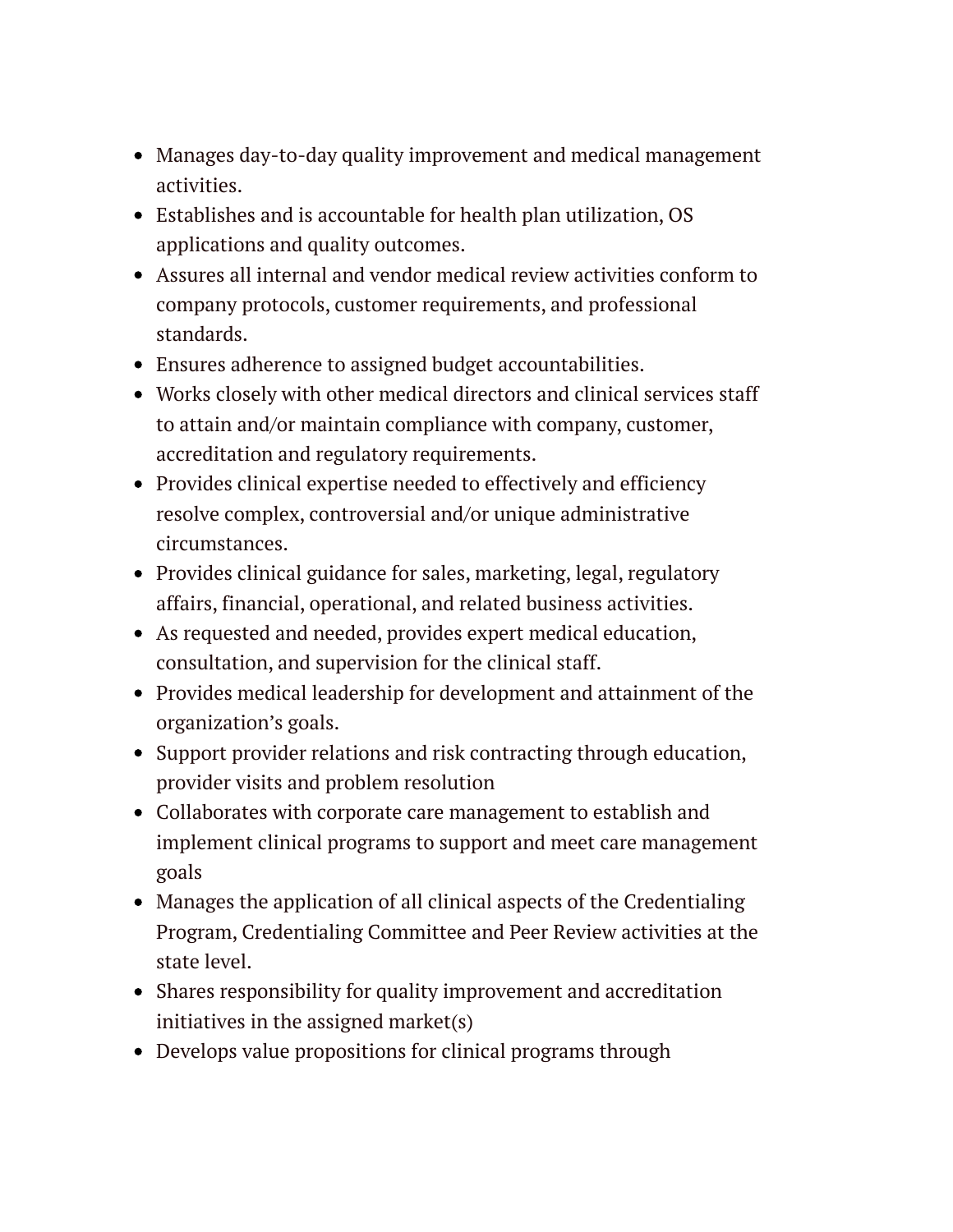quantitative analytics, ROI and evidence-based data

- Initiates dialogue with providers, as necessary, to resolve differences in opinions concerning utilization management. Reviews and makes determinations regarding provider appeals.
- Ensure compliance with federal, state and NCQA standards
- Oversees provider education regarding pharmacy, utilization, quality improvement and responsible health care expenditures to improve clinical outcomes
- Establishes and maintains relationships with key stakeholders in partnership with the market leadership
- Provides medical accountability in fulfilling the company's compliance with customer audits and reports, and accreditation surveys.
- Performs other duties as assigned.

### **Additional Responsibilities:**

### **Candidate Education:**

• Required A Doctor in Medicine (MD) or D.O. from an accredited school of medicine recognized by national medical regulatory bodies in the United States

### **Candidate Experience:**

- Required 5 years of experience in direct patient care
- Required Other Substantial experience and expertise in the development of medical policies, procedures and programs
- Required Other Demonstrated success implementing utilization and quality improvement strategies /techniques and experience with physician behavior modification
- Preferred Other Qualifications to perform clinical oversight for the services provided by the health plan to include but not limited to: Education, training or professional experience in medical or clinical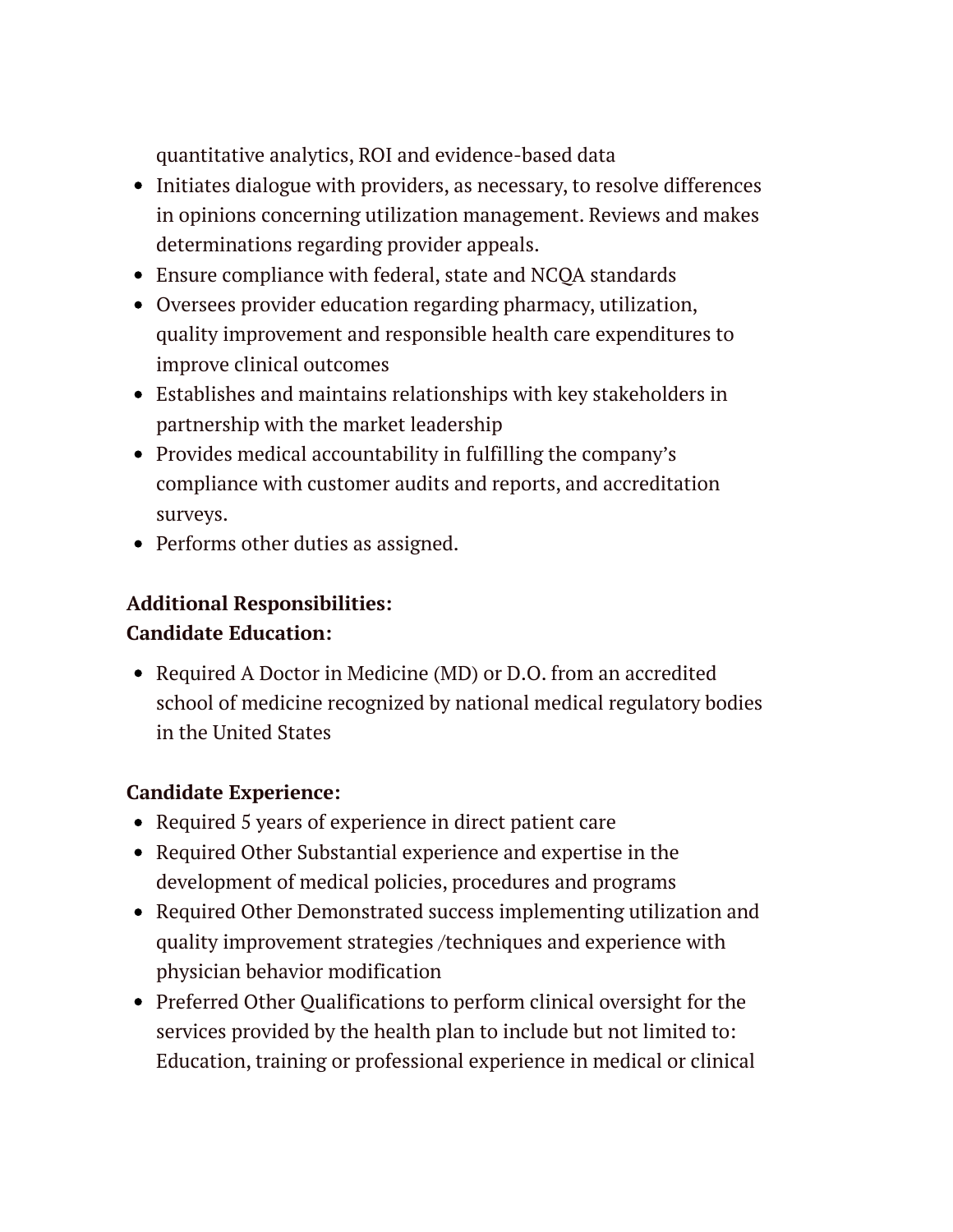practice

• Preferred Other Past participation in a managed care UM committee

### **Candidate Skills:**

- Advanced Ability to communicate and make recommendations to upper management
- Advanced Ability to effectively present information and respond to questions from families, members, and providers
- Advanced Ability to create, review and interpret treatment plans
- Advanced Demonstrated leadership skills
- Advanced Ability to work in a fast paced environment with changing priorities
- Advanced Demonstrated interpersonal/verbal communication skills
- Advanced Demonstrated organizational skills
- Advanced Demonstrated ability to deal with confidential information
- Advanced Ability to represent the company with external constituents
- Advanced Demonstrated negotiation skills
- Advanced Ability to influence internal and external constituents
- Advanced Other Ability to remain calm under pressure
- Advanced Other Must be able to apply medical knowledge and principles to business challenges in order to achieve significant member, business, and quality outcomes
- Advanced Other Must be detail-oriented and have a "hands-on" approach
- Advanced Other Clear understanding of the managed care field and managed care operating components, with emphasis on clinical management of health services, particularly within an integrated managed care model
- Advanced Other Clear understanding of regulatory systems and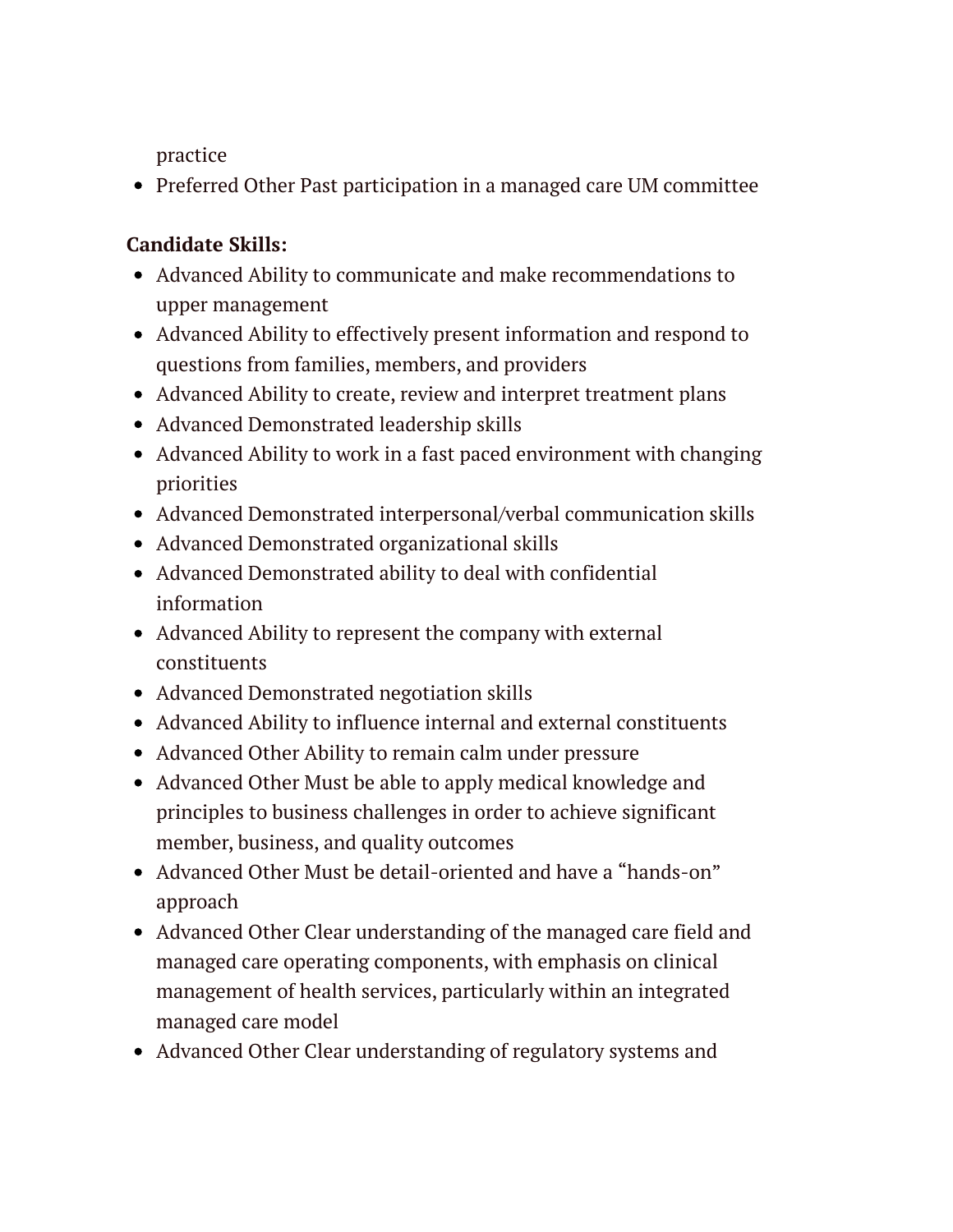processes that affect managed care health system

### **Licenses and Certifications:**

- Required
- Required An unrestricted and current license to practice medicine in the state of employement (or the ability to obtain one)
- Required Board Certification

### **Technical Skills:**

- Required Intermediate Microsoft Excel
- Required Intermediate Microsoft Word
- Required Intermediate Microsoft PowerPoint
- Required Intermediate Microsoft Visio
- Required Intermediate Microsoft Outlook

### **Languages: About us**

Headquartered in Tampa, Fla., WellCare Health Plans, Inc. (NYSE: WCG) focuses primarily on providing government-sponsored managed care services to families, children, seniors and individuals with complex medical needs primarily through Medicaid, Medicare Advantage and Medicare Prescription Drug Plans, as well as individuals in the Health Insurance Marketplace. WellCare serves approximately 5.5 million members nationwide as of September 30, 2018. WellCare is a Fortune 500 company that employs nearly 12,000 associates across the country and was ranked a "World's Most Admired Company" in 2018 by Fortune magazine. For more information about WellCare, please visit the company's website at www.wellcare.com. EOE: All qualified applicants shall receive consideration for employment without regard to race, color, religion, creed, age, sex, pregnancy, veteran status, marital status, sexual orientation, gender identity or expression, national origin,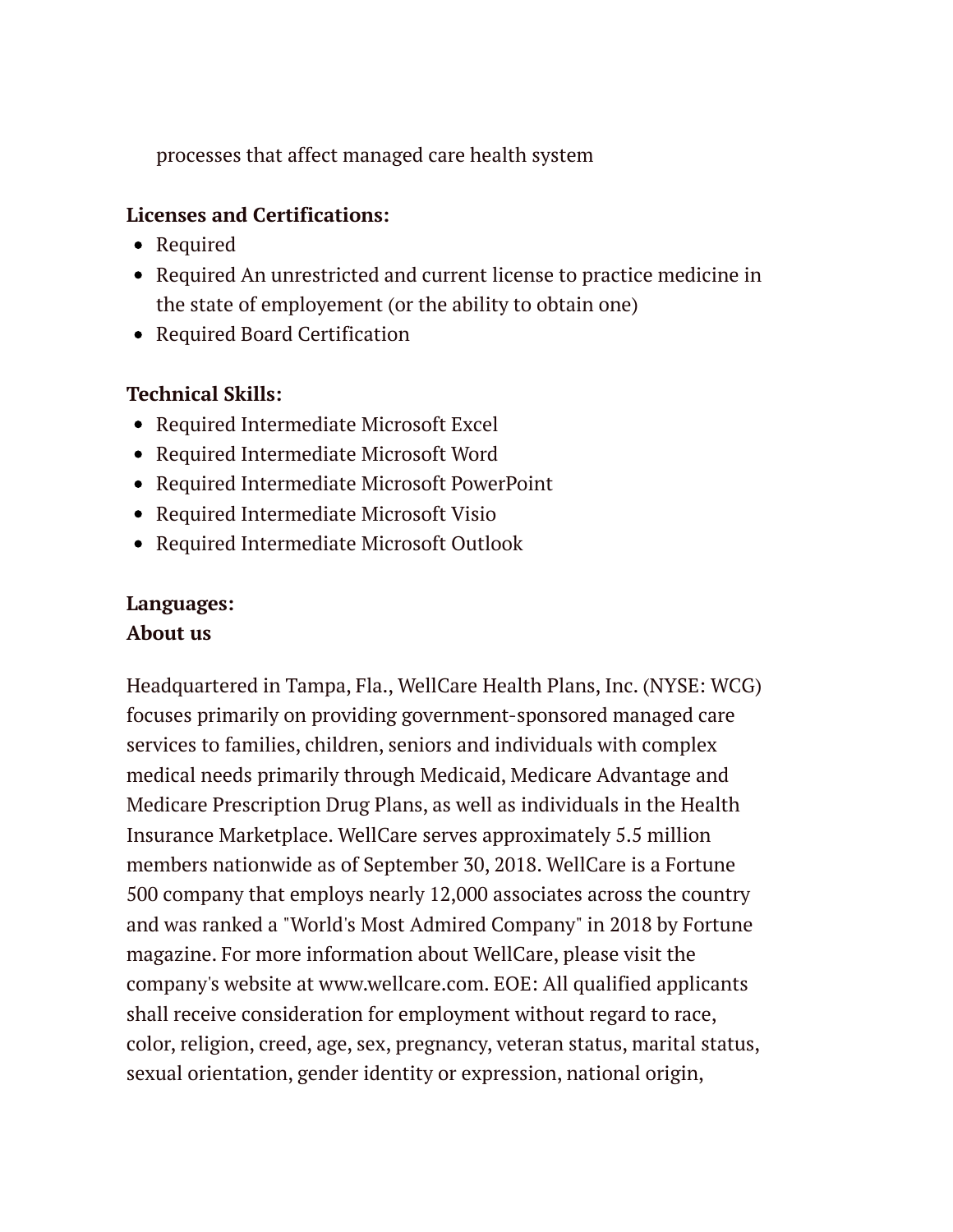ancestry, disability, genetic information, childbirth or related medical condition or other legally protected basis protected by applicable federal or state law except where a bona fide occupational qualification applies. Comprehensive Health Management, Inc. is an equal opportunity employer, M/F/D/V/SO.

[Apply](https://wellcare.taleo.net/careersection/application.jss?lang=en&type=1&csNo=10121&portal=8200010709&reqNo=921865&isOnLogoutPage=true)

### **Coordination of Benefits Specialist | Tampa, FL | WellCare**

**Source URL:** https://jobs.wellcare.com/search/jobdetails/coordination-of-benefitsspecialist/a8017655-e342-4dff-a766-13f8ff62fe85? [utm\\_campaign=google\\_jobs\\_apply&utm\\_source=google\\_jobs\\_apply&utm\\_medium=organic](https://jobs.wellcare.com/search/jobdetails/coordination-of-benefits-specialist/a8017655-e342-4dff-a766-13f8ff62fe85?utm_campaign=google_jobs_apply&utm_source=google_jobs_apply&utm_medium=organic)

# Coordination of Benefits Specialist

Initiates contact to other insurance companies to gather coordination of benefits (COB) data. Consolidates the activities that support the collection, management and reporting of other insurance coverage. Additionally, provides outreach screening services for WellCare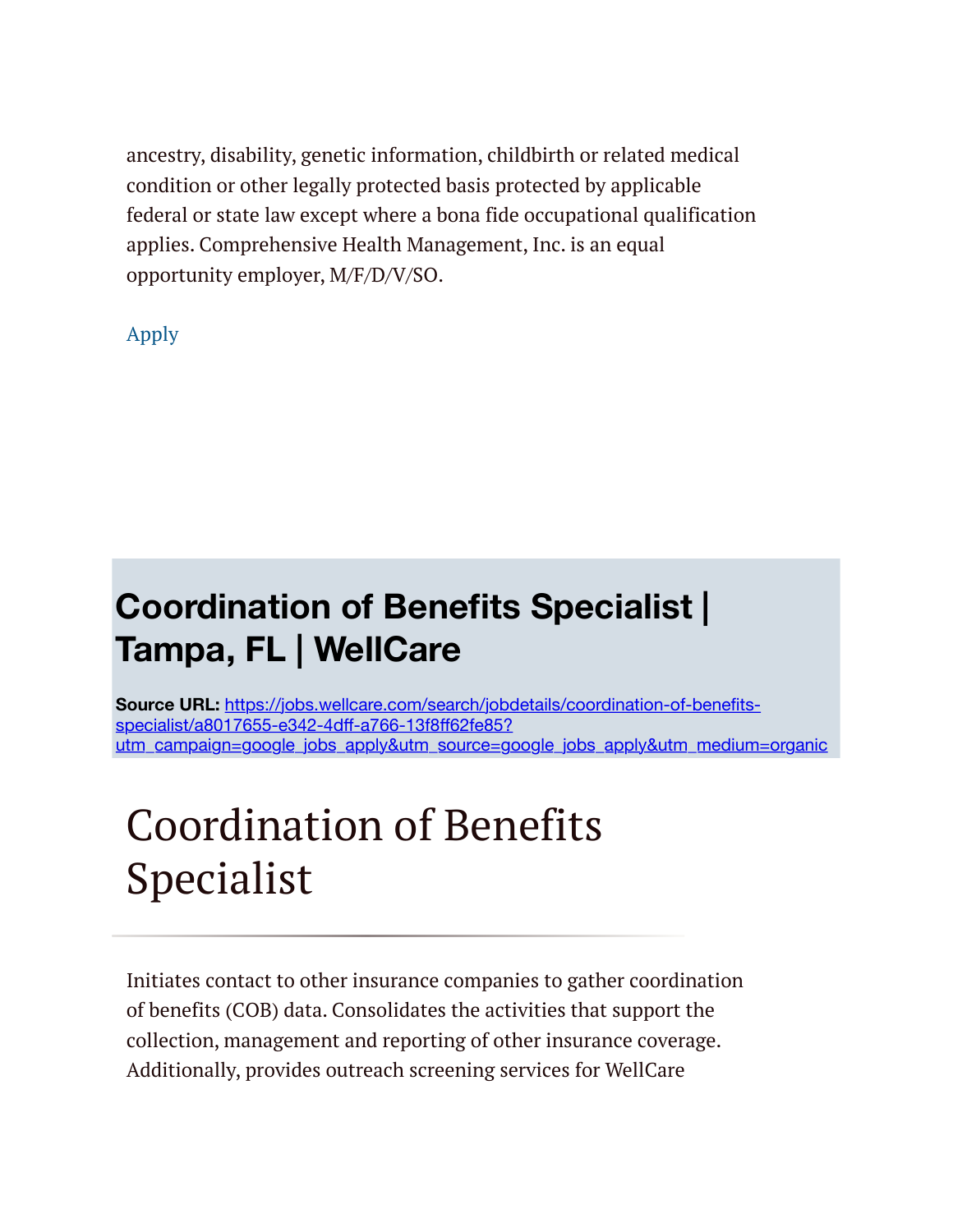Medicare members who are potentially eligible for benefits through the Medicare Savings Program (MSP). Provides necessary telephone support for various Medicaid and Medicare programs.

Department: Ops-Payment Integrity

Reports to: Supv. Coordination of Benefits

Location: Tampa, FL

### **Essential Functions:**

- Responsible for investigating and validating potential Third Party Liability (TPL) / Coordination of Benefits (COB) instances for WellCare membership.
- Validates primary insurance coverage for claims received by WellCare with attached EOBs.
- Maintains accurate member COB information within Xcelys and COB application.
- Demonstrates appropriate customer-care skills such as empathy, active listening, courtesy, politeness, helpfulness and other skills as identified.
- Performs skills necessary to create a high-quality stakeholder experience, as reflected through acceptable quality audit score and productivity.
- Conducts outreach phone calls and initial MSP eligibility screenings to potentially eligible members, Deeming members, and their families.
- Prepares information packets and Medicaid applications to mail to MSP eligible members.
- Submits Medicaid applications to state-agencies on behalf of members, when requested by member.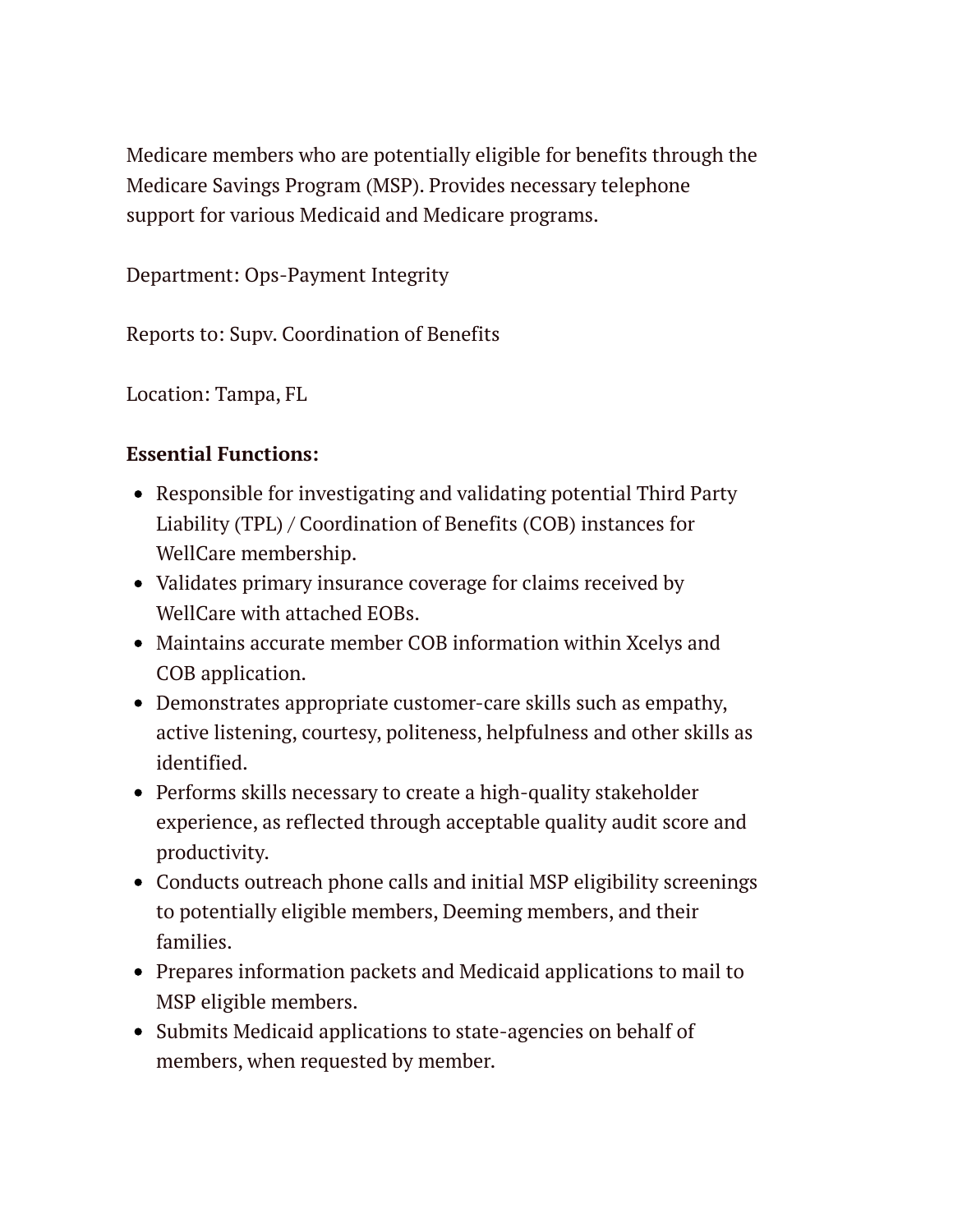- Answers incoming calls from members, Customer Service, Case Managers and Benefits Consultants and provides information related to Medicare Savings Program, Extra Help Program, Medicaid status, Medicaid eligibility screening, and D-SNP Deeming status.
- Tracks status of MSP applications and approvals for accurate reporting to Finance, Special Populations, Case Management and Product/Sales teams.
- Answers incoming phone calls from Pre-Enrollment, Benefit Consultants or 1099 staff for Medicaid Verification.
- Provides Medicaid, Medicare and Low Income Subsidy (LIS) eligibility details to inbound caller and documents in SalesForce.
- Verifies Medicaid eligibility for any paper applications received by WellCare.
- Assists in the validation of continued DSNP eligibility for all current DSNP membership.
- Performs special projects, as requested by management.

### **Additional Responsibilities: Candidate Education:**

- Required A High School or GED
- Preferred An Associate's Degree in a related field

### **Candidate Experience:**

- Required 1 year of experience in a call center or customer service environment
- Preferred Other Experience within a health care company

### **Candidate Skills:**

- Advanced Demonstrated written communication skills
- Advanced Demonstrated interpersonal/verbal communication skills
- Intermediate Ability to multi-task Ability to multi-task, good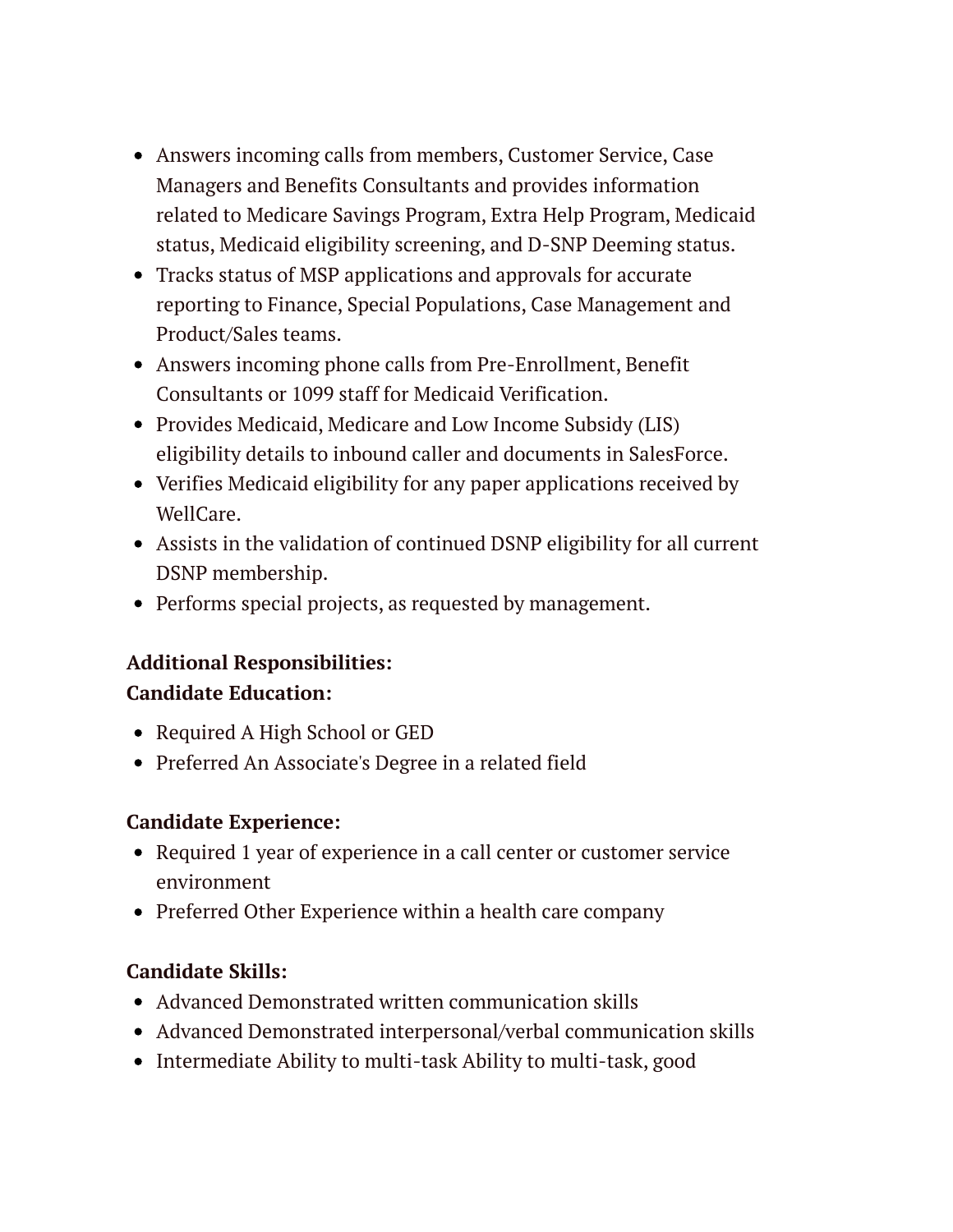organizational and time management skills

- Intermediate Demonstrated organizational skills
- Intermediate Demonstrated time management and priority setting skills
- Intermediate Ability to effectively present information and respond to questions from peers and management Ability to effectively present information and respond to questions from management or other internal associates
- Intermediate Ability to effectively present information and respond to questions from families, members, and providers
- Intermediate Ability to identify basic problems and procedural irregularities, collect data, establish facts, and draw valid conclusions Ability to define problems collects data, establish facts and draw valid conclusions
- Advanced Demonstrated customer service skills Demonstrates appropriate customer-care skills
- Intermediate Other Ability to act on feedback provided by showing ownership of his or her own development
- Intermediate Other Ability to read, analyze, and interpret verbal and written instructions
- Intermediate Other Ability to write business correspondence
- Intermediate Other Seeks to build trust, respect and credibility with all partners through full, honest, consistent, and coordinated communication
- Intermediate Other Ability to work with people from diverse backgrounds
- Intermediate Other Perform skills necessary to create a high-quality stakeholder experience, as reflected through acceptable quality audit score and productivity
- Intermediate Other Demonstrates appropriate customer-care skills such as empathy, active listening, courtesy, politeness, helpfulness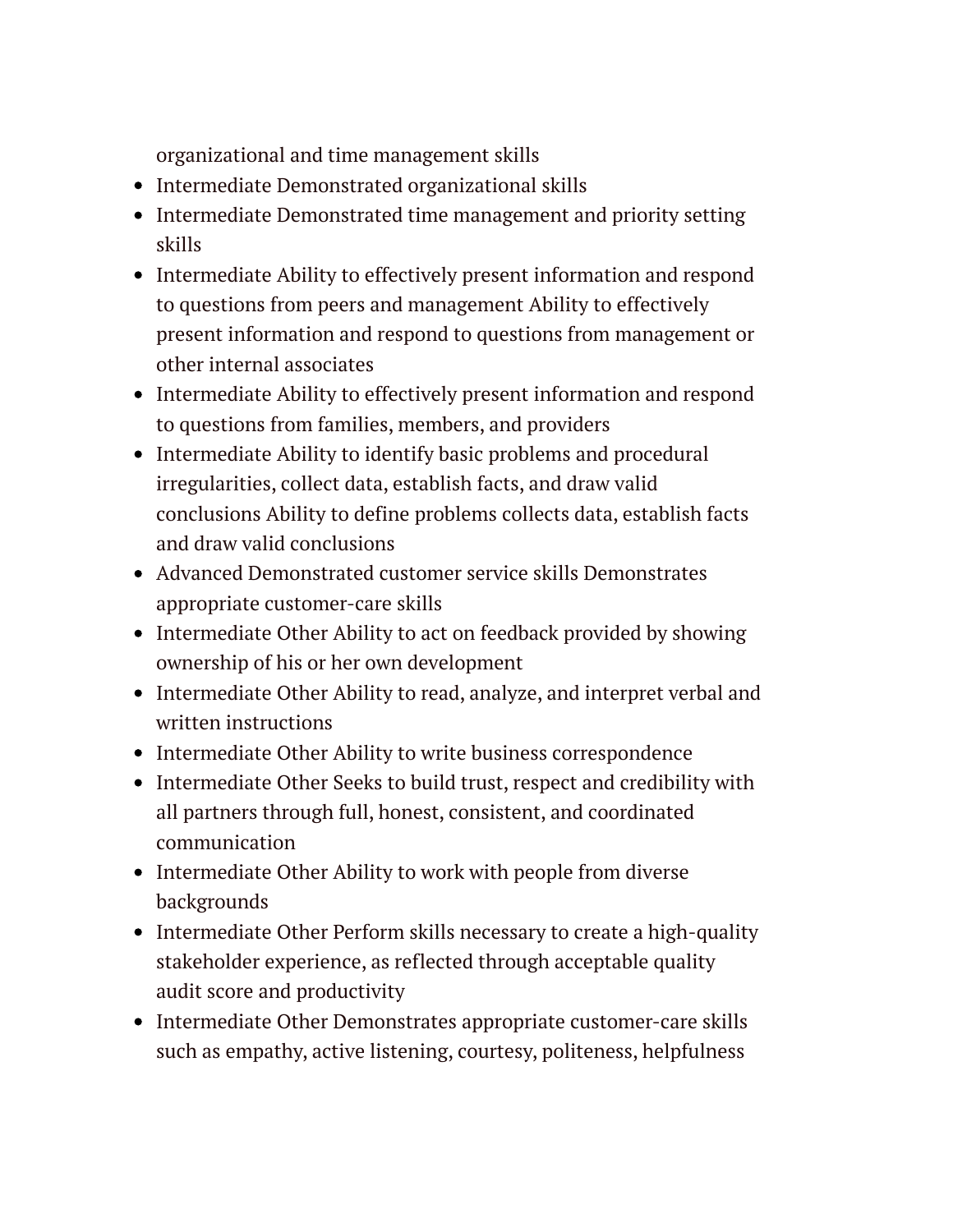and other skills as identified.

### **Licenses and Certifications:**

A license in one of the following is required:

• Preferred Other Customer service, quality or training certifications

### **Technical Skills:**

- Required Beginner Microsoft Outlook Knowledge of email systems such as Microsoft Outlook sufficient to communicate with both internal and external contacts
- Required Beginner Microsoft Word Knowledge of Word and/or Excel sufficient to enter data
- Required Beginner Microsoft Excel

### **Languages: About us**

Headquartered in Tampa, Fla., WellCare Health Plans, Inc. (NYSE: WCG) focuses primarily on providing government-sponsored managed care services to families, children, seniors and individuals with complex medical needs primarily through Medicaid, Medicare Advantage and Medicare Prescription Drug Plans, as well as individuals in the Health Insurance Marketplace. WellCare serves approximately 5.5 million members nationwide as of September 30, 2018. WellCare is a Fortune 500 company that employs nearly 12,000 associates across the country and was ranked a "World's Most Admired Company" in 2018 by Fortune magazine. For more information about WellCare, please visit the company's website at www.wellcare.com. EOE: All qualified applicants shall receive consideration for employment without regard to race, color, religion, creed, age, sex, pregnancy, veteran status, marital status, sexual orientation, gender identity or expression, national origin,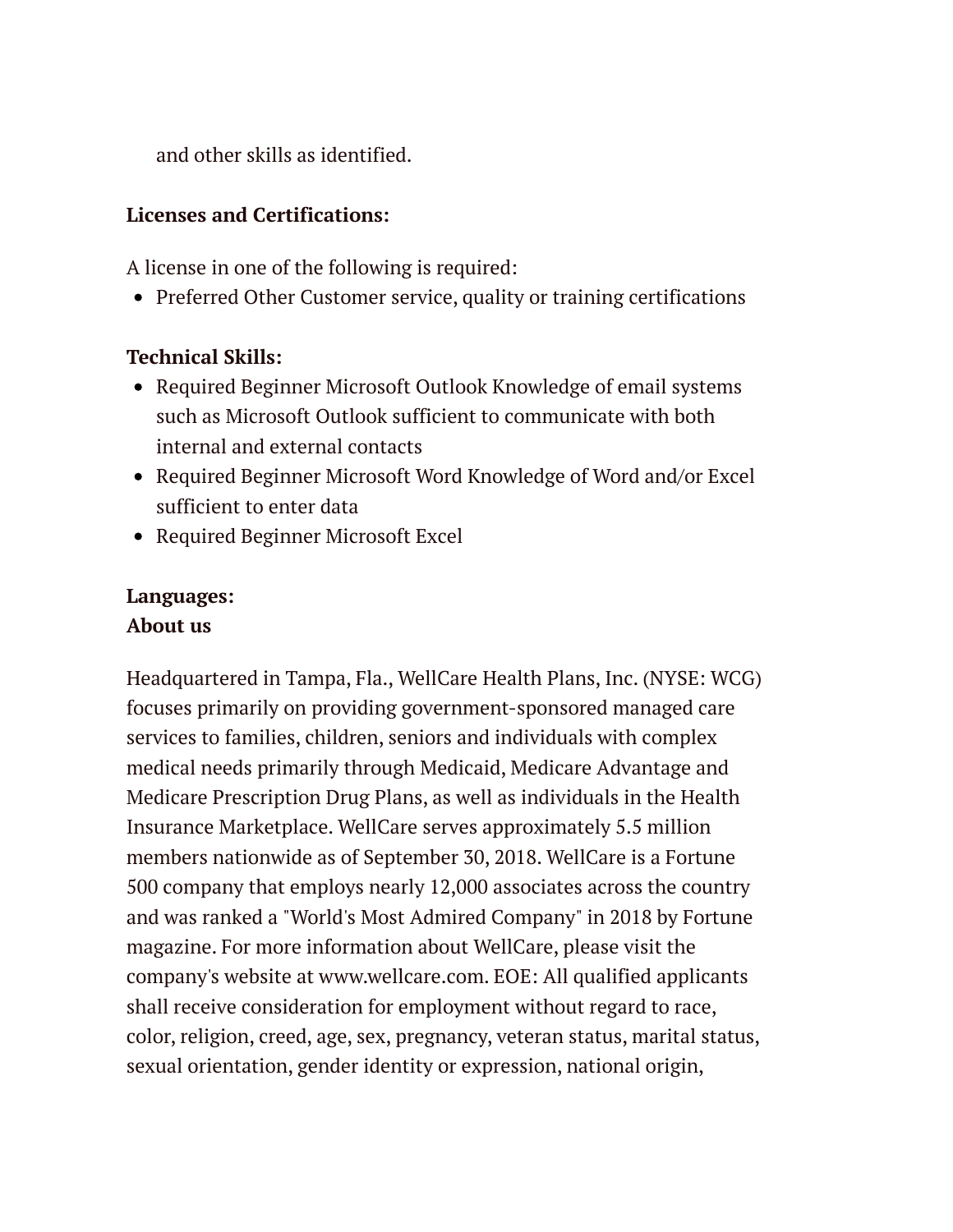ancestry, disability, genetic information, childbirth or related medical condition or other legally protected basis protected by applicable federal or state law except where a bona fide occupational qualification applies. Comprehensive Health Management, Inc. is an equal opportunity employer, M/F/D/V/SO.

[Apply](https://wellcare.taleo.net/careersection/application.jss?lang=en&type=1&csNo=10121&portal=8200010709&reqNo=926106&isOnLogoutPage=true)

### **Chief Operating Officer - North Carolina | Raleigh, NC | WellCare**

**Source URL:** https://jobs.wellcare.com/search/jobdetails/chief-operating-officer---northcarolina/58a2ac8b-5623-4840-8588-8f688621549b? [utm\\_campaign=google\\_jobs\\_apply&utm\\_source=google\\_jobs\\_apply&utm\\_medium=organic](https://jobs.wellcare.com/search/jobdetails/chief-operating-officer---north-carolina/58a2ac8b-5623-4840-8588-8f688621549b?utm_campaign=google_jobs_apply&utm_source=google_jobs_apply&utm_medium=organic)

# Chief Operating Officer

Responsible for the overall operations of the health plan, including strategic direction, administration for all existing programs and the development of new programs to ensure goals and objectives are met or exceeded. Working closely with WellCare's executive leadership team, leads and directs the overall improvement of operations including: provider contracting and relations, sales and marketing, medical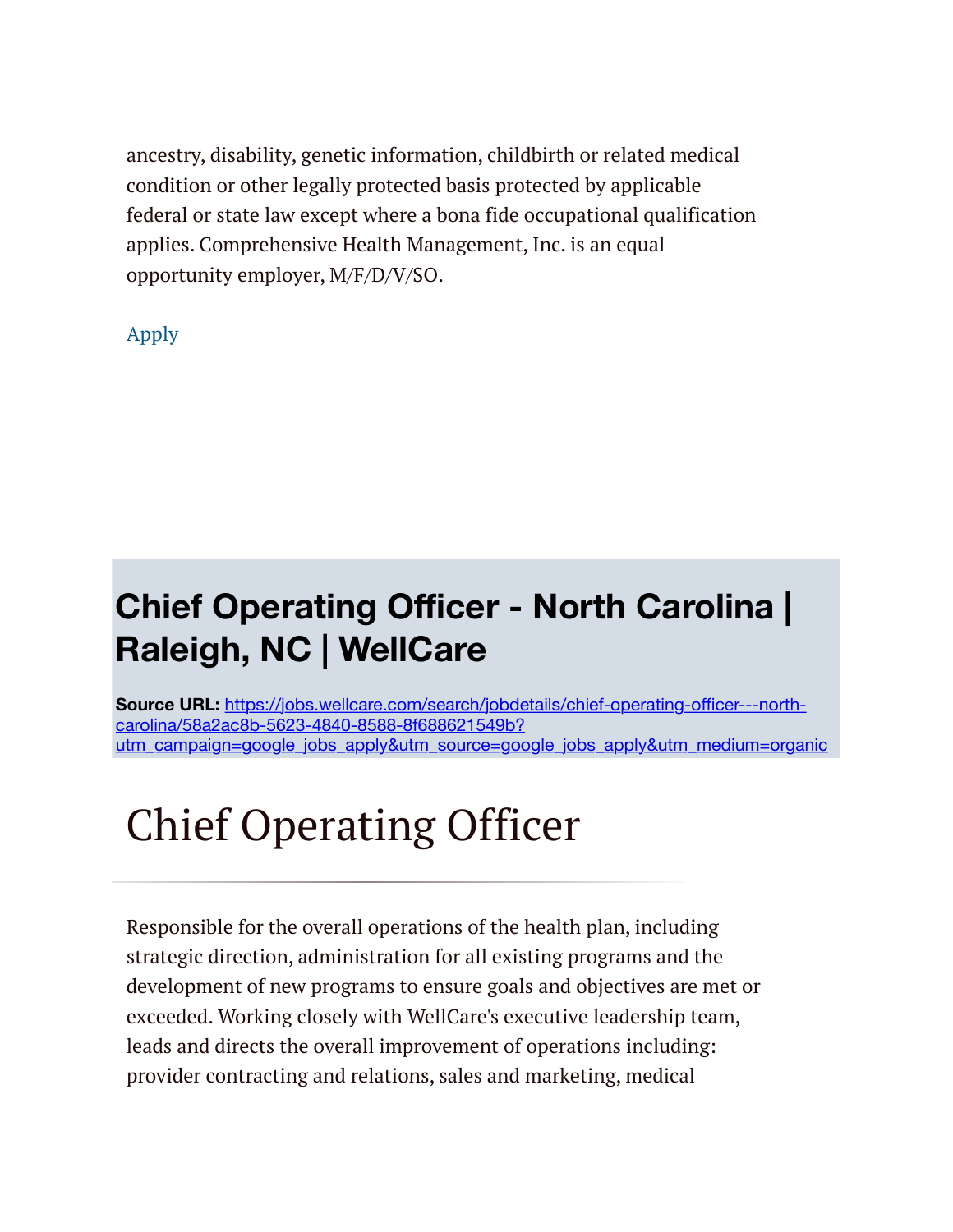management, regulatory compliance and finance, as well as interfacing with corporate office operations. Serves as the representative of the health plan to government entities and other external agencies and ensures compliance with all relevant regulatory agencies.

Reports to: State President

Dept.: NC Exec State

Location: Raleigh, NC

### **Essential Functions:**

- Leads and directs the day to day operations of the health plan. This includes providing leadership and direction to the management team to ensure the organization's strategic plan is translated into tactical goals and objectives that guarantee performance objectives are met or exceeded.
- Directs and manages the organization's financial performance. Takes appropriate actions to increase revenue, leverage resources, manages and/or minimizes expenses and ensure compliance with all business and administrative regulations.
- Directs the development of annual budgets and presents the budgets for approval.
- Assist and leads where appropriate, with aspects of state and federal government relationships, including dealing with regulators, as necessary, to establish and continue effective working relationships. Ensures that all state and federal regulations are met.
- Oversees the development and maintenance of a viable provider network to ensure the health care needs of WellCare members. Develops and manages provider contracts and partnerships to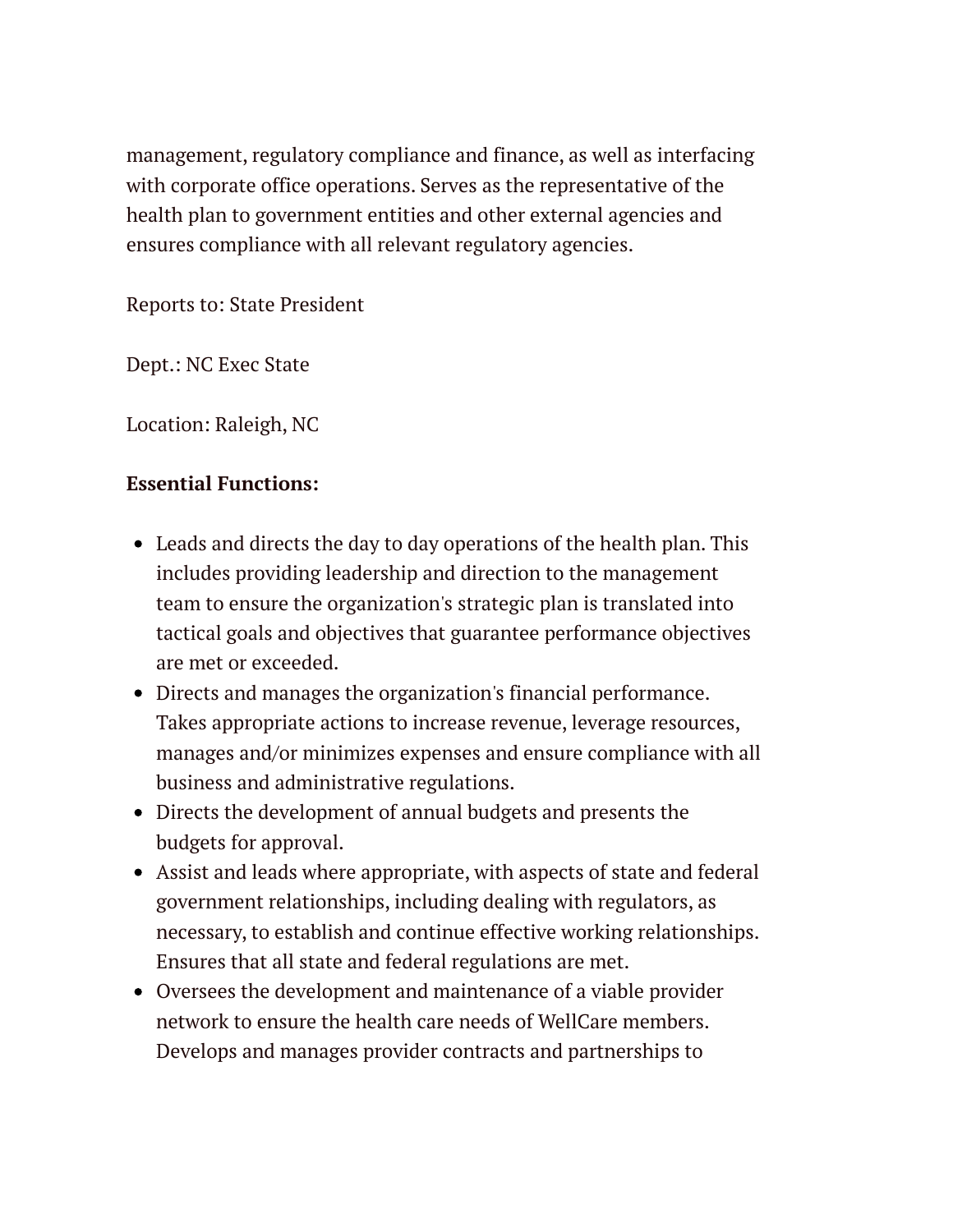achieve quality and cost management objectives. Works closely with providers to enhance relationships and maximize their ability to effectively manage the cost of medical delivery.

- Oversees the development, implementation and continuous evaluation of the utilization and quality management program for medical services delivered by contracted health care providers.
- Oversees the development and implementation of short and long term sales and marketing plans.
- Leads organizational development activities that develop and foster strong working relationships among the members of the management team. Builds and promotes the culture of the plan to be consistent with the values established by the corporate office.
- Establishes formal and informal mechanisms to promote and maintain credibility, competence, and a positive corporate image by exhibiting strong communication to the corporate office, providers, members and committees.
- Develops and implements key components of business strategy
- Develops new models and processes to meet future business needs
- Sets company priorities
- Establishes reporting systems and controls to ensure compliance with company requirements
- Recommends, develops, and aligns policies and procedures with company objectives
- Provides problem analysis and problem resolution at both a strategic and functional level
- Recommends and leads improvement processes and initiatives

*This position is contingent upon the bid award in the state of North*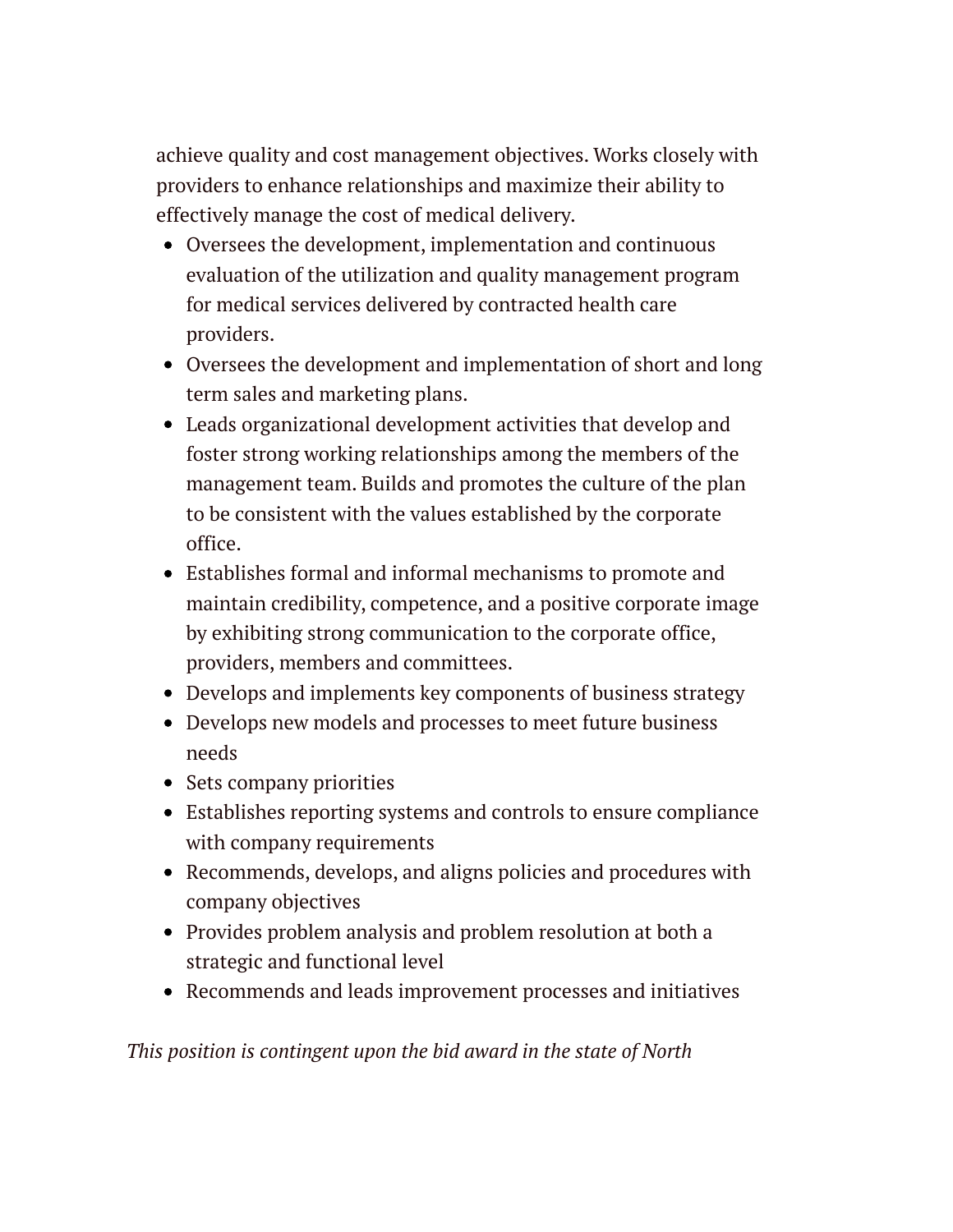### *Carolina to WellCare Health Plans, Inc.*

### **Education/Experience:**

- Bachelor's degree in business administration, finance or a related field, with a master's degree strongly preferred
- Successful track record in: Provider Relations, ownership of top and bottom line P&L responsibility with a successful HMO (government program experience preferred), growing membership and revenue, and improving the MLR
- Extensive experience in provider contracting
- Minimum of five to seven years of senior management experience with P&L accountability for a managed care organization
- Broad knowledge of the managed care industry and proven experience leading governmental programs.
- Comprehensive knowledge of delivery system operations, provider contracting, strategic planning and overall service delivery
- Powerful leadership skills with a vision and understanding of the future and subsequent changes required to meet business needs
- Sales background preferred with ability to motivate a sales force
- Ability to retain confidentiality regarding privileged company information
- Provides proactive approach and support to emerging business activities established to remain competitive in the marketplace
- Proven ability to affect change and meet business goals, monitor progress and take corrective actions when necessary

### **Computer Skills:**

• Knowledge of Microsoft Office including Word, Excel, Outlook Express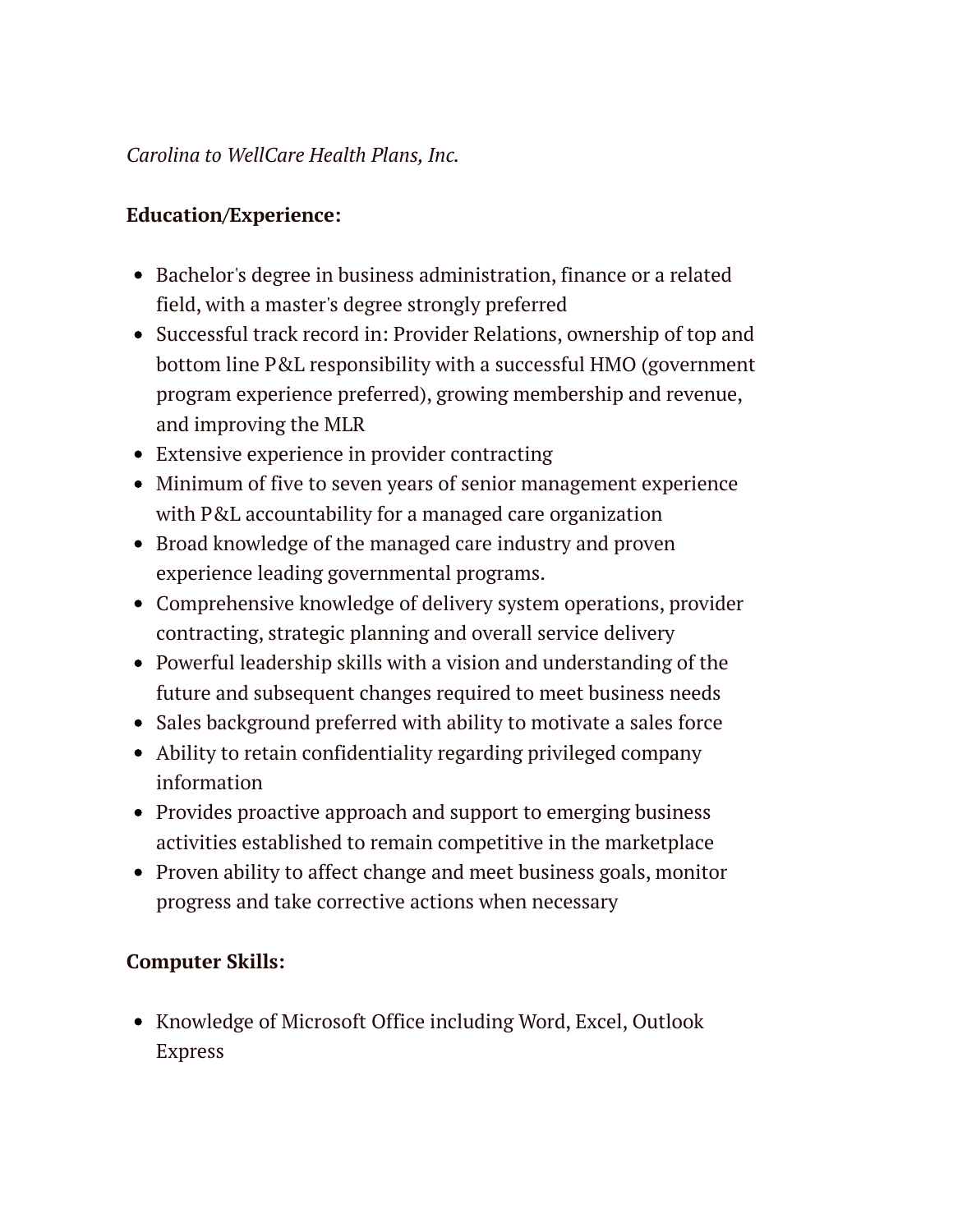• Knowledge of and/or ability to utilize COGNOS for budgetary decisions or review.

### **Other:**

- An extremely organized, disciplined, hands on and process oriented leader who is not afraid of digging into details when necessary
- A "failure is not an option" mentality and demonstrated proactive management style.
- Strong business acumen, intelligence, and capacity. Thinks strategically and implements tactically.
- Problem solves and approaches work from a "return on investment" perspective.
- Able to work in a matrixed reporting environment
- Ability to work in a high energy, fast paced and data driven environment
- Highly Flexible regarding schedules, priority shifts
- Ability to think creatively and out of the box.
- Ability to remain calm under pressure.

### **About us**

Headquartered in Tampa, Fla., WellCare Health Plans, Inc. (NYSE: WCG) focuses primarily on providing government-sponsored managed care services to families, children, seniors and individuals with complex medical needs primarily through Medicaid, Medicare Advantage and Medicare Prescription Drug Plans, as well as individuals in the Health Insurance Marketplace. WellCare serves approximately 5.5 million members nationwide as of September 30, 2018. WellCare is a Fortune 500 company that employs nearly 12,000 associates across the country and was ranked a "World's Most Admired Company" in 2018 by Fortune magazine. For more information about WellCare, please visit the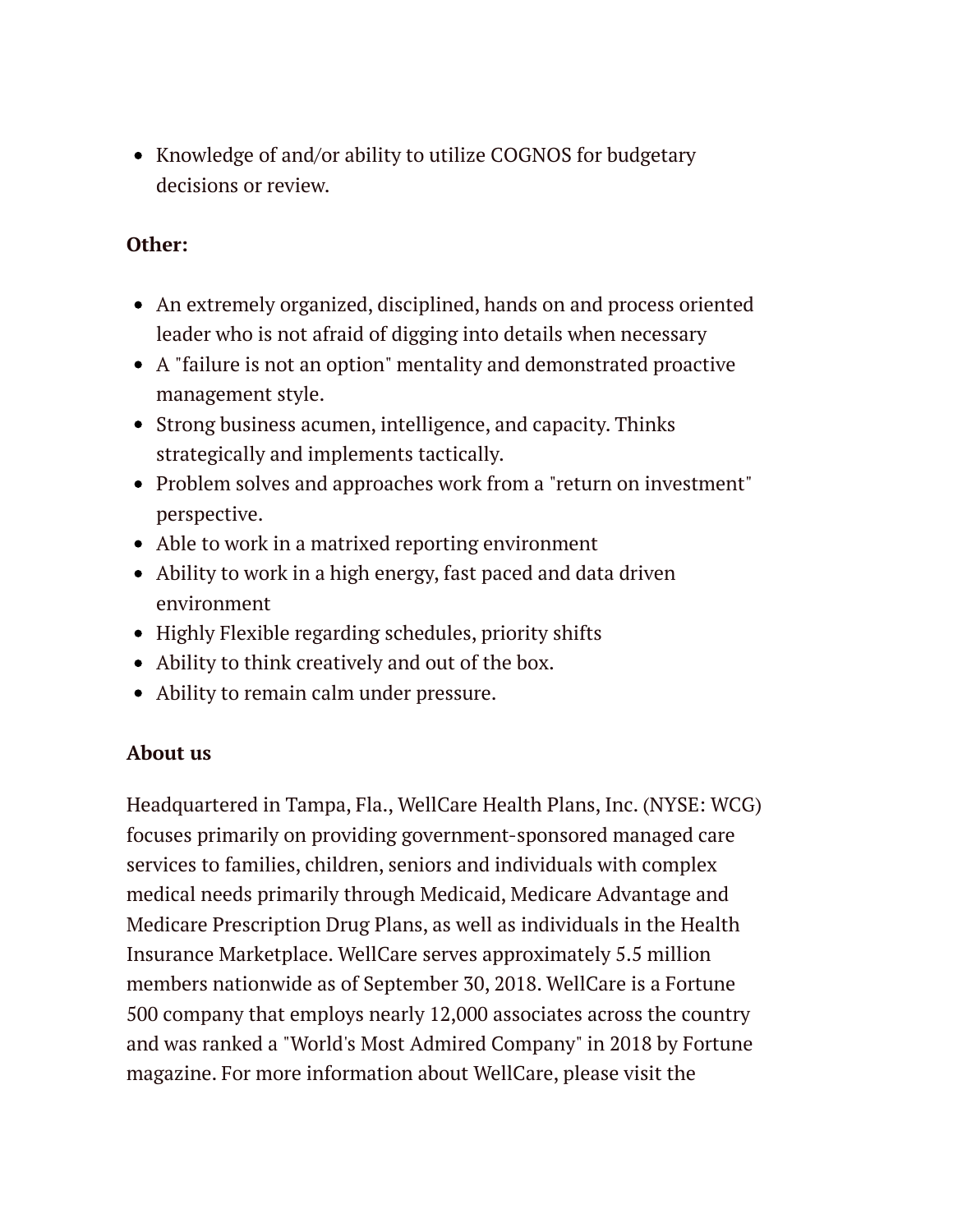company's website at www.wellcare.com. EOE: All qualified applicants shall receive consideration for employment without regard to race, color, religion, creed, age, sex, pregnancy, veteran status, marital status, sexual orientation, gender identity or expression, national origin, ancestry, disability, genetic information, childbirth or related medical condition or other legally protected basis protected by applicable federal or state law except where a bona fide occupational qualification applies. Comprehensive Health Management, Inc. is an equal opportunity employer, M/F/D/V/SO.

[Apply](https://wellcare.taleo.net/careersection/application.jss?lang=en&type=1&csNo=10121&portal=8200010709&reqNo=851182&isOnLogoutPage=true)

### **Marketing Outreach Specialist - Medicaid | Tampa, FL | WellCare**

**Source URL:** https://jobs.wellcare.com/search/jobdetails/marketing-outreach-specialist-- medicaid-tampa/34c0854f-ec48-429f-8dbd-5ee28d0ce4aa? [utm\\_campaign=google\\_jobs\\_apply&utm\\_source=google\\_jobs\\_apply&utm\\_medium=organic](https://jobs.wellcare.com/search/jobdetails/marketing-outreach-specialist---medicaid-tampa/34c0854f-ec48-429f-8dbd-5ee28d0ce4aa?utm_campaign=google_jobs_apply&utm_source=google_jobs_apply&utm_medium=organic)

# Marketing Outreach Specialist

Develops, plans and implements the outreach (community and member) programs, and marketing strategy for events, activities and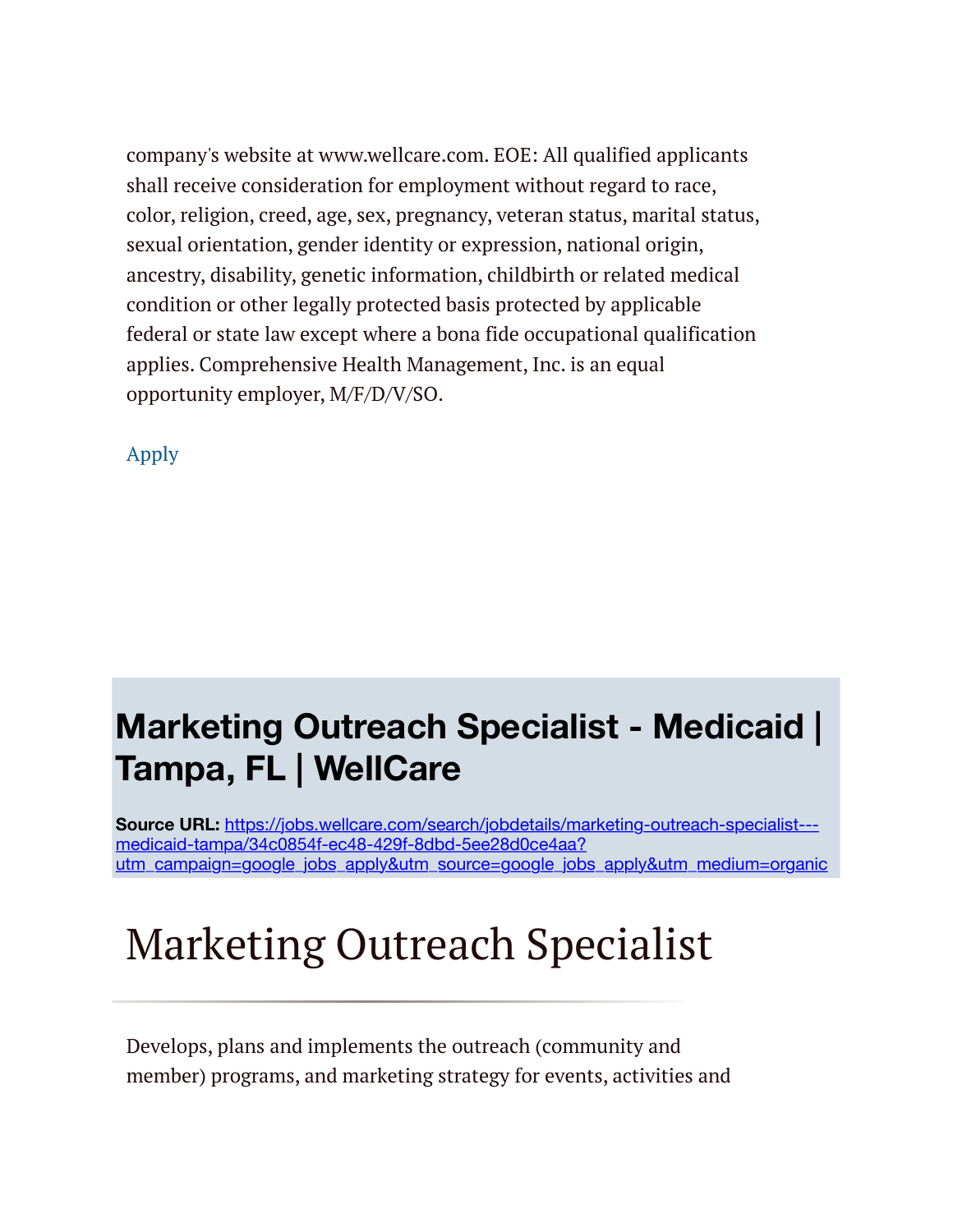outreach to interested candidates and members in compliance with CMS, state, federal and WellCare regulations for Medicaid and according to the prescribed rules and regulations of existing contracts. Implements community programs throughout the service area with the purpose of (1) providing meaningful programs for community residents including marketing and education of WellCare products directly resulting in membership growth, (2) strengthen member relations through specific marketing and education initiatives resulting in greater member retention (3) building community coalitions partnerships to specifically increase enrollment and member retention and (4) promoting WellCare programs and related initiatives. Promotes WellCare products and directly assists with accomplishing outreach and enrollment goals.

### **Reports to**: Dir, Marketing Outreach

**Department**: FL-Sales-M'Caid-State

### **Position Location**: Tampa, FL

### **Essential Functions:**

- Compliantly markets Medicaid products to all interested eligible candidates.
- Identifies target organizations based on population served.
- Organizes and develops successful marketing enrollment events to prospect eligible members. Provides education on Wellcare benefits, passes out consent to contact cards, answers questions and schedules in-person appointments upon request.
- Develops and maintains relationships within the business and community organizations.
- Contacts facilities in service areas to arrange meetings, ensuring all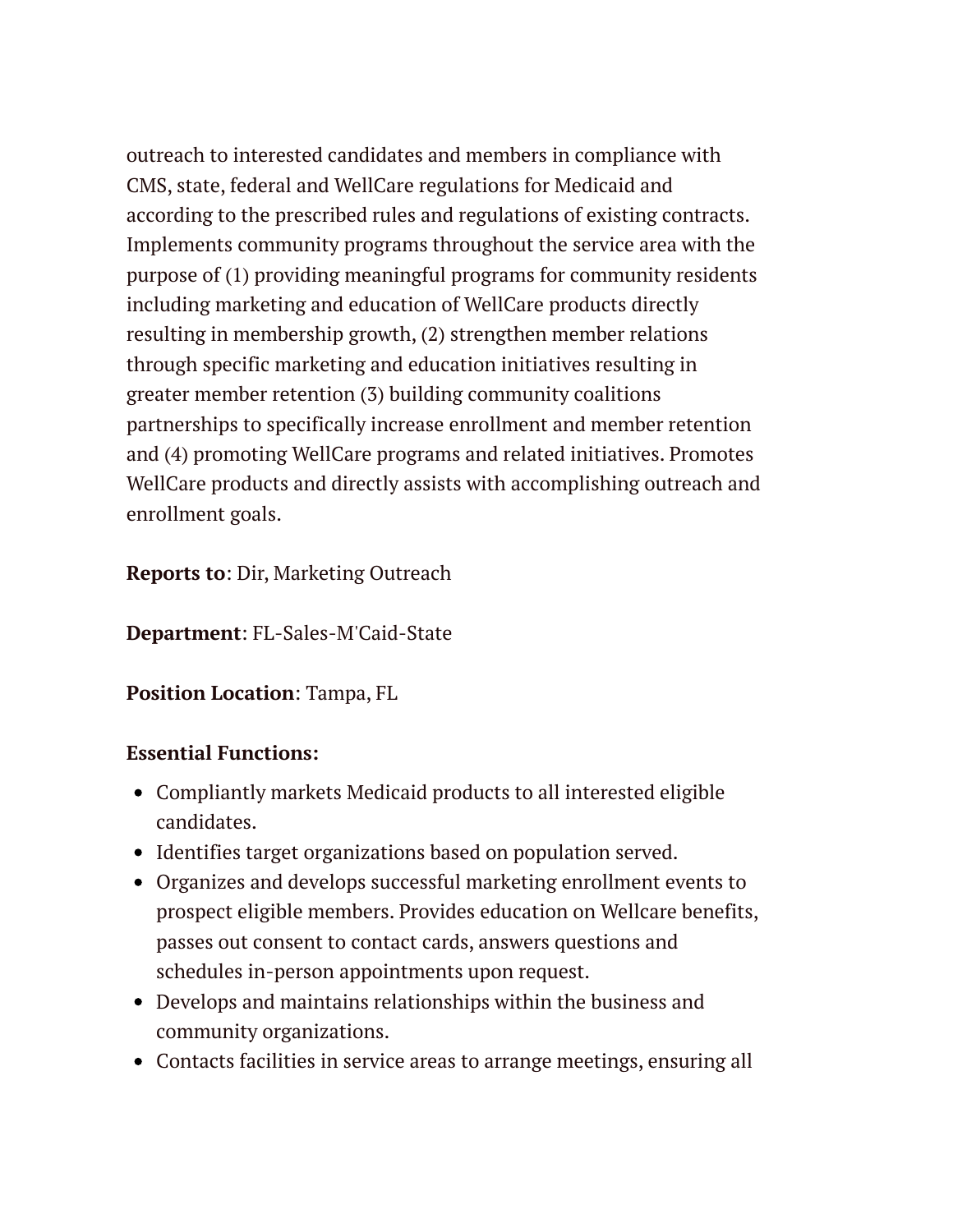locations meet CMS requirements.

- Provides direct member outreach including education through multiple channels, i.e., telephone outreach, new member orientations, individual member meetings.
- Conducts compliant marketing and education presentations to individuals as well as targeted partners.
- Provides ongoing assistance to members as necessary, answering questions and/or directing inquiries to Customer Service.
- Ensures all member issues are documented and communicated clearly for issue resolution.
- Thoroughly and accurately documents all program activities regarding the effectiveness of the programs.
- Participates in strategy meetings as necessary and make recommendations regarding WellCare projects.
- Ensures all events, activities, communication, materials, media, promotions, etc. meeting corporate, state and CMS rules and regulations.
- Continually monitors activities of health industry competitors and provides information to management.
- Coordinates with Member Services and Enrollment departments regarding member issues.
- Assists in preparation of all marketing and education events, activities and all presentations to eligible candidates, community partners, provider partners, etc.
- Ensures necessary inventory levels of marketing and educational materials is maintained, including organizing and compiling marketing and educational packets and all giveaway, promotional items.
- Performs other duties as assigned.

### **Additional Responsibilities:**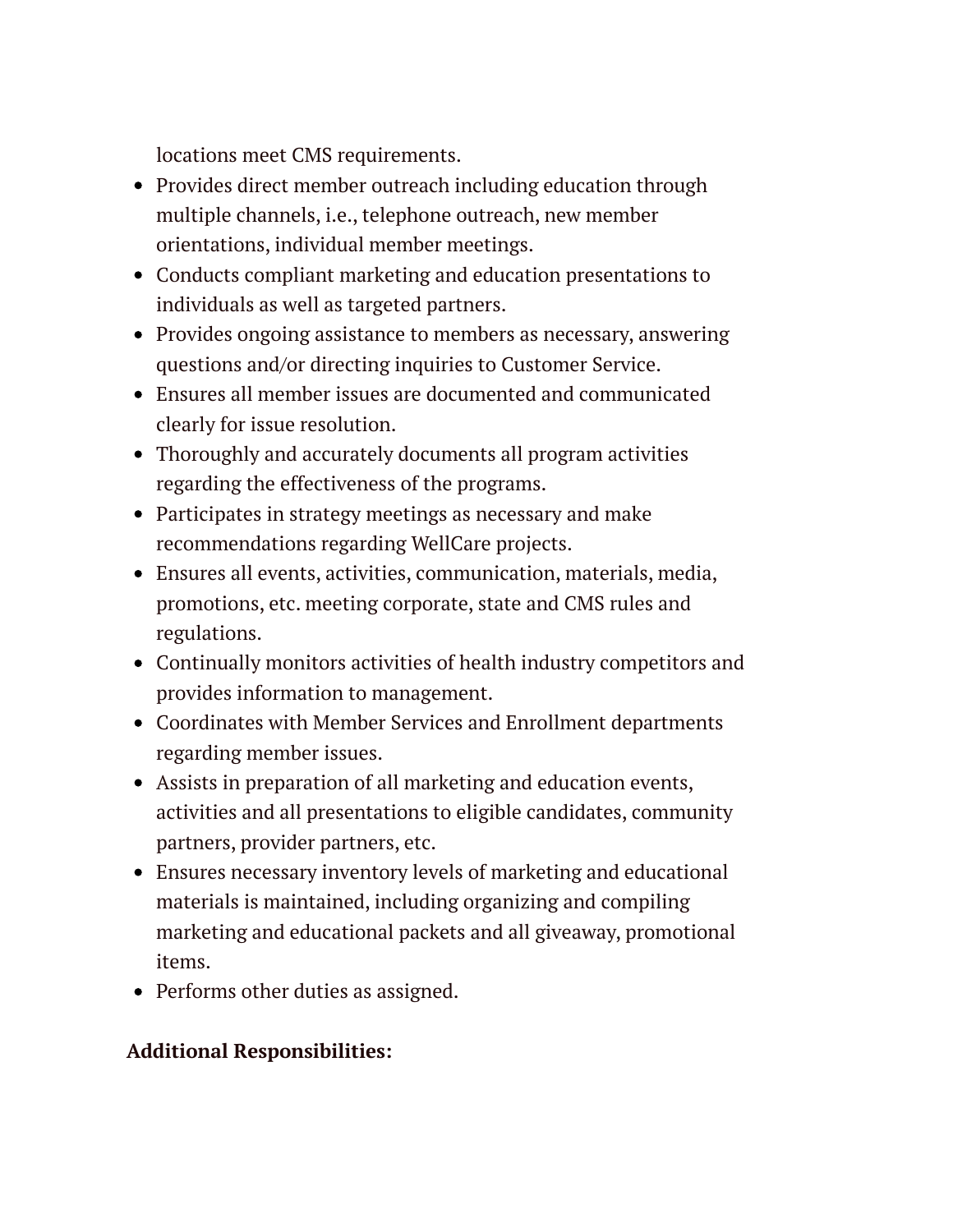- In New York, builds relationship with FMOs and 1099s
- If Florida, builds relationship with in network provider groups.

### **Candidate Education:**

- Required A Bachelor's Degree in Marketing or a related field
- Required or equivalent work experience

### **Candidate Experience:**

- Required 2 years of experience in sales and/or marketing in HMO/Managed Healthcare or Insurance Industry
- Required Other Successfully completed all required Medicare state, federal and corporate compliance training

### **Candidate Skills:**

- Intermediate Demonstrated interpersonal/verbal communication skills
- Intermediate Ability to work independently
- Intermediate Ability to work as part of a team
- Intermediate Ability to work in a fast paced environment with changing priorities
- Intermediate Knowledge of healthcare delivery
- Intermediate Ability to represent the company with external constituents
- Intermediate Demonstrated customer service skills
- Intermediate Ability to multi-task
- Intermediate Demonstrated time management and priority setting skills
- Intermediate Knowledge of community, state and federal laws and resources
- Intermediate Other Ability to work calmly under pressure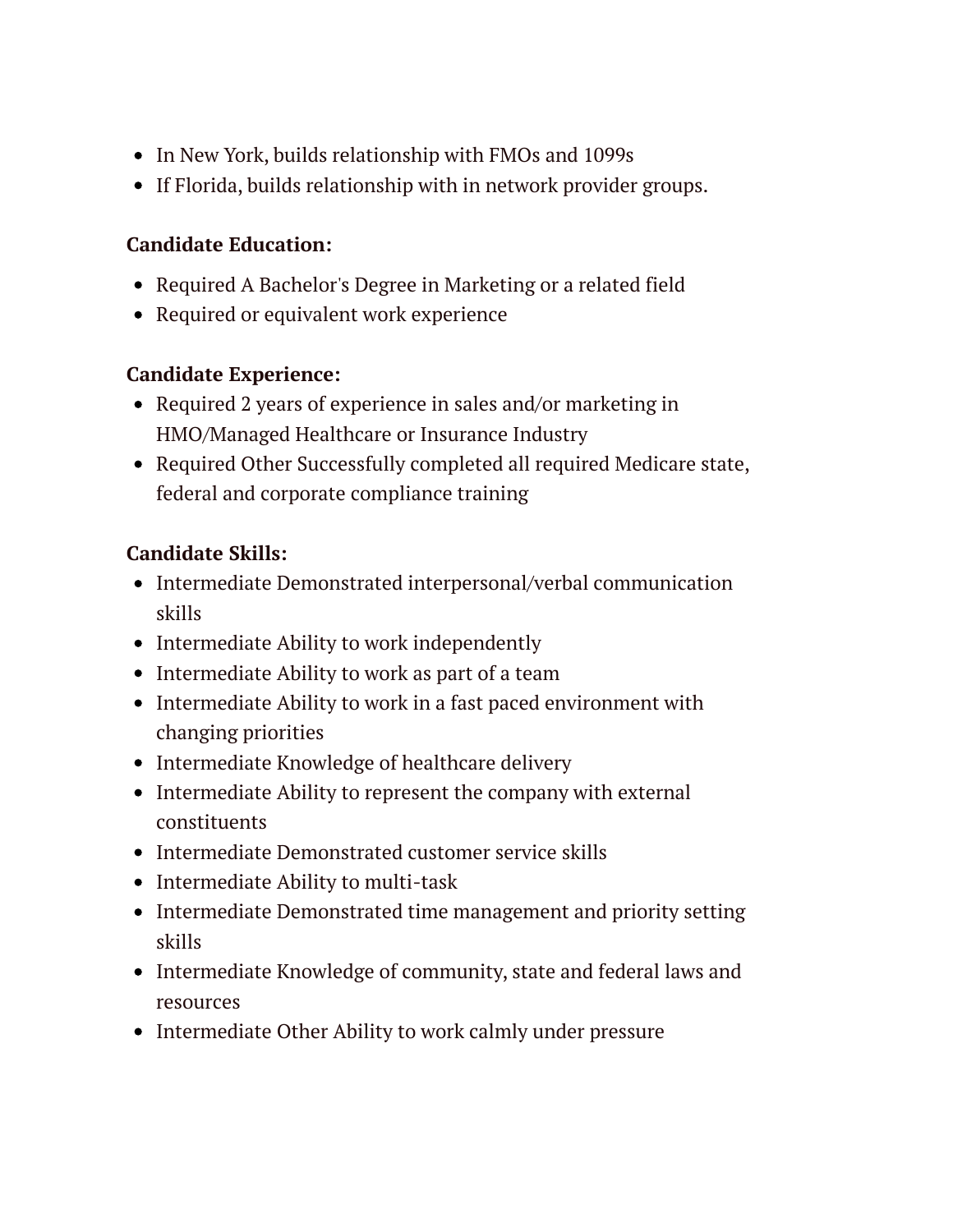#### **Licenses and Certifications:**

A license in one of the following is required:

### **Technical Skills:**

- Preferred Intermediate Microsoft Excel
- Preferred Intermediate Microsoft Access
- Required Intermediate Microsoft Word
- Required Intermediate Microsoft Outlook

### **Languages: About us**

Headquartered in Tampa, Fla., WellCare Health Plans, Inc. (NYSE: WCG) focuses primarily on providing government-sponsored managed care services to families, children, seniors and individuals with complex medical needs primarily through Medicaid, Medicare Advantage and Medicare Prescription Drug Plans, as well as individuals in the Health Insurance Marketplace. WellCare serves approximately 5.5 million members nationwide as of September 30, 2018. WellCare is a Fortune 500 company that employs nearly 12,000 associates across the country and was ranked a "World's Most Admired Company" in 2018 by Fortune magazine. For more information about WellCare, please visit the company's website at www.wellcare.com. EOE: All qualified applicants shall receive consideration for employment without regard to race, color, religion, creed, age, sex, pregnancy, veteran status, marital status, sexual orientation, gender identity or expression, national origin, ancestry, disability, genetic information, childbirth or related medical condition or other legally protected basis protected by applicable federal or state law except where a bona fide occupational qualification applies. Comprehensive Health Management, Inc. is an equal opportunity employer, M/F/D/V/SO.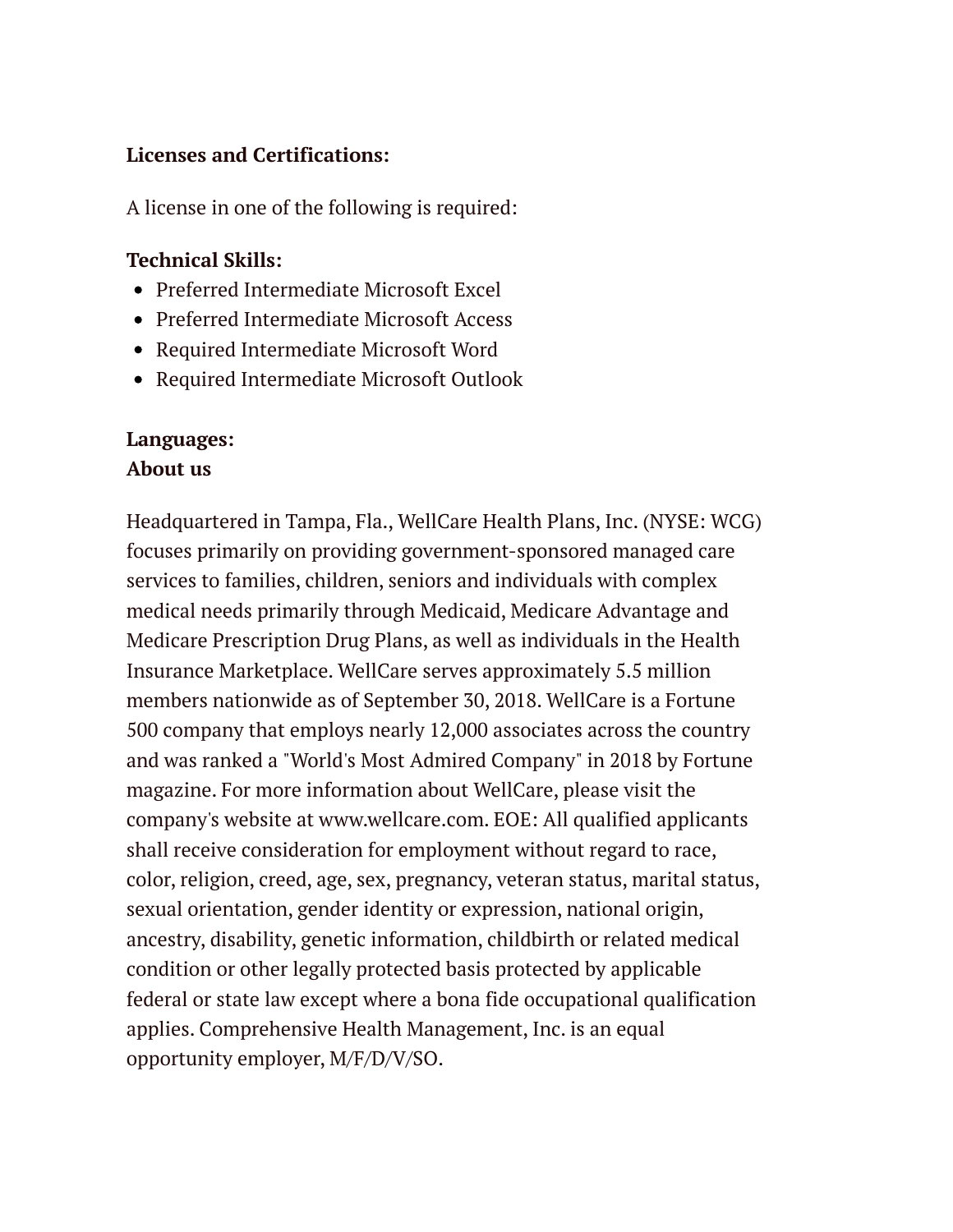[Apply](https://wellcare.taleo.net/careersection/application.jss?lang=en&type=1&csNo=10121&portal=8200010709&reqNo=912005&isOnLogoutPage=true)

### **Operations Support Specialist | Tampa, FL | WellCare**

**Source URL:** https://jobs.wellcare.com/search/jobdetails/operations-supportspecialist/0f4e135f-9728-4db7-bf7e-7854fc4b1346? [utm\\_campaign=google\\_jobs\\_apply&utm\\_source=google\\_jobs\\_apply&utm\\_medium=organic](https://jobs.wellcare.com/search/jobdetails/operations-support-specialist/0f4e135f-9728-4db7-bf7e-7854fc4b1346?utm_campaign=google_jobs_apply&utm_source=google_jobs_apply&utm_medium=organic)

# Operations Support Specialist

Serves as a department SME for a wide range of tasks and special functions to include vendor support, training, quality reviews, new business implementations, reporting analytics, process improvement, etc.

**Reports To: Manager Operations**

**Department: Operations Enrollment and Billing**

**Location: Tampa, FL**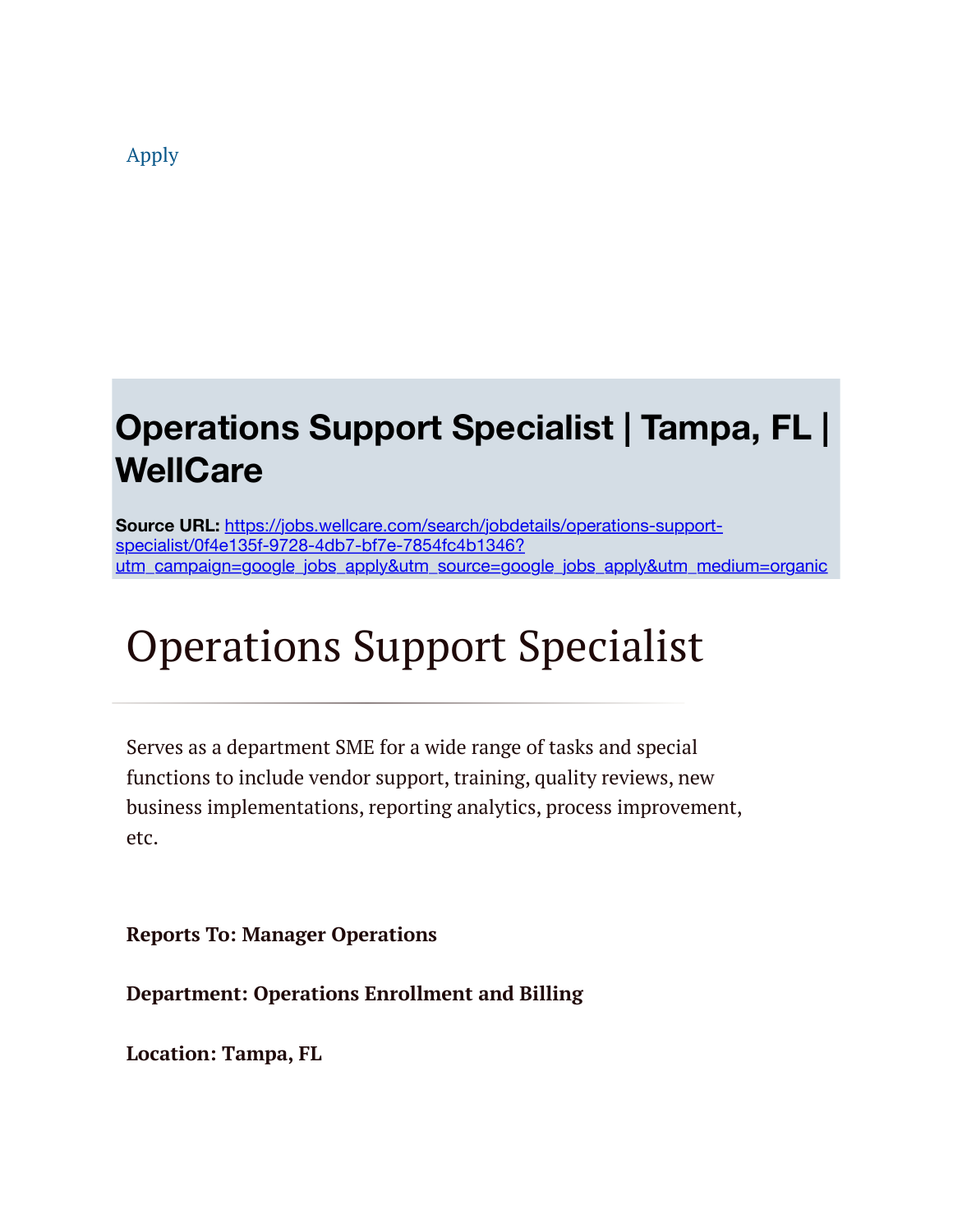### **Essential Functions:**

- Serves as liaison between department and business partners, both internal and external.
- Plan, manage, monitor, perform UAT and complete key improvement projects in an accurate and timely manner.
- Identifies, evaluates, recommends and implements data-driven process improvement initiatives.
- Provide support on tasks and special functions such as vendor oversight, contracting, inventory monitoring, reporting, new business implementations, quality reviews, root cause analysis, training, operational processes, etc.
- Maintains/ Creates resources applicable to assigned area, such as timely updates to training, announcements, step actions, reference call tools, FAQs etc.
- Represents team in cross functional environment and collaborates with leadership to implement new processes.
- Partners with WellCare vendors supporting operations. Supports and assists all LOB's with specific focus on Health Services, Pharmacy, Medicaid, Exchanges, Medicare and PDP, etc.
- Investigates problems of a moderately complex nature and provide findings, impact, remediation and preventative actions in a clear and concise manner.
- Analyzes data and reports to identify trends, operational issues, financial impact of implemented initiatives, etc. May need to run existing SQL queries to generate data into Excel to conduct research and analysis.
- Other duties as assigned.

### **Additional Responsibilities: Candidate Education:**

• Required A High School or GED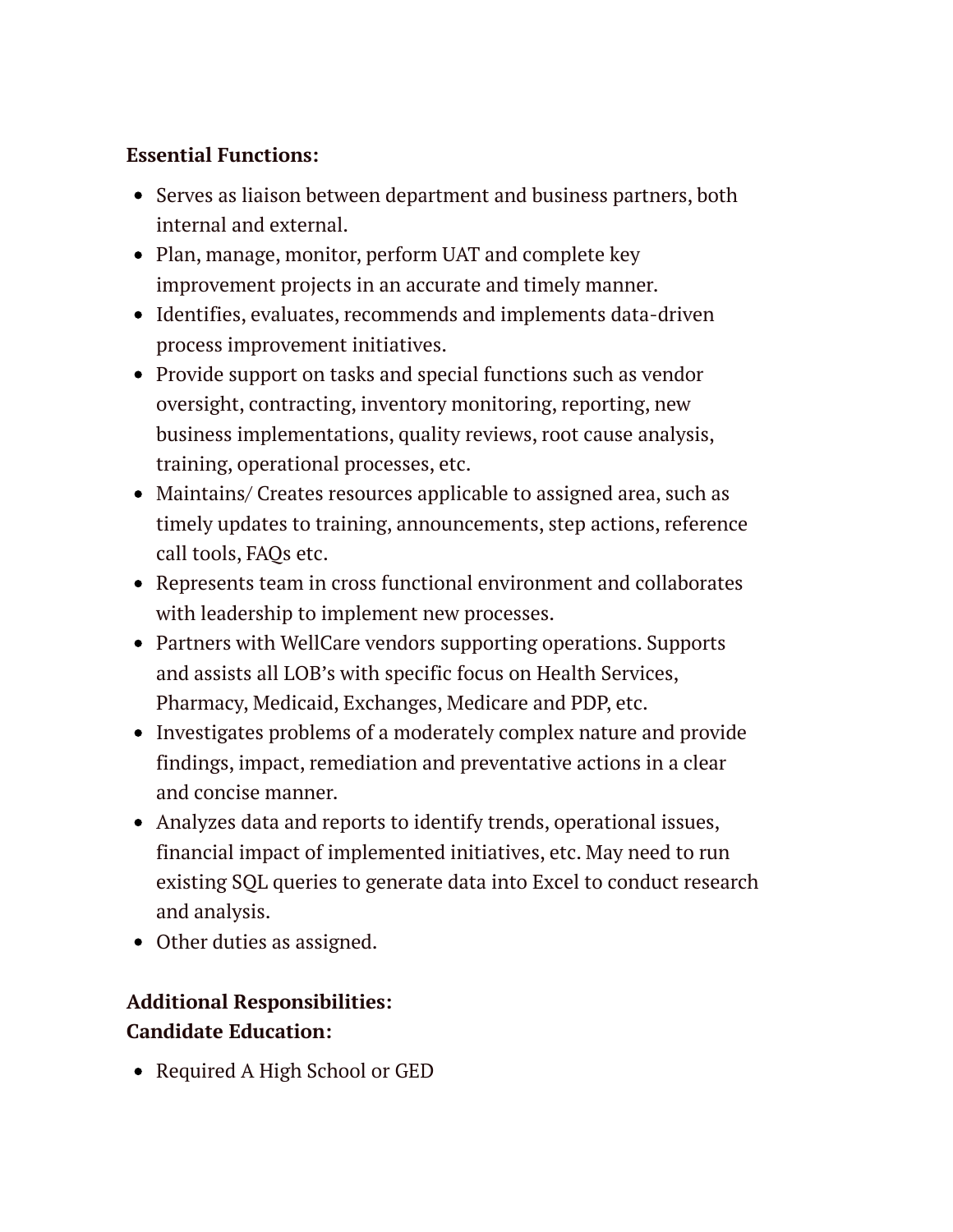Preferred A Bachelor's Degree in a related field

### **Candidate Experience:**

- Required 3 years of experience in a related field based on assigned area
- Preferred Other Previous experience in a customer service environment and health insurance

### **Candidate Skills:**

- Intermediate Demonstrated analytical skills
- Intermediate Demonstrated written communication skills
- Intermediate Demonstrated interpersonal/verbal communication skills
- Beginner Ability to communicate and make recommendations to upper management
- Intermediate Other Strong understanding of managed care and its place in the health care industry
- Intermediate Other Understanding of interdependencies on other business units such as Health Services, Provider Relations, Sales, Vendors, Claims
- Beginner Other Demonstrate ability to implement process improvements

### **Licenses and Certifications:**

A license in one of the following is required:

### **Technical Skills:**

- Required Intermediate Microsoft Outlook
- Required Intermediate Microsoft Excel
- Required Intermediate Microsoft Word
- Preferred Intermediate Microsoft PowerPoint